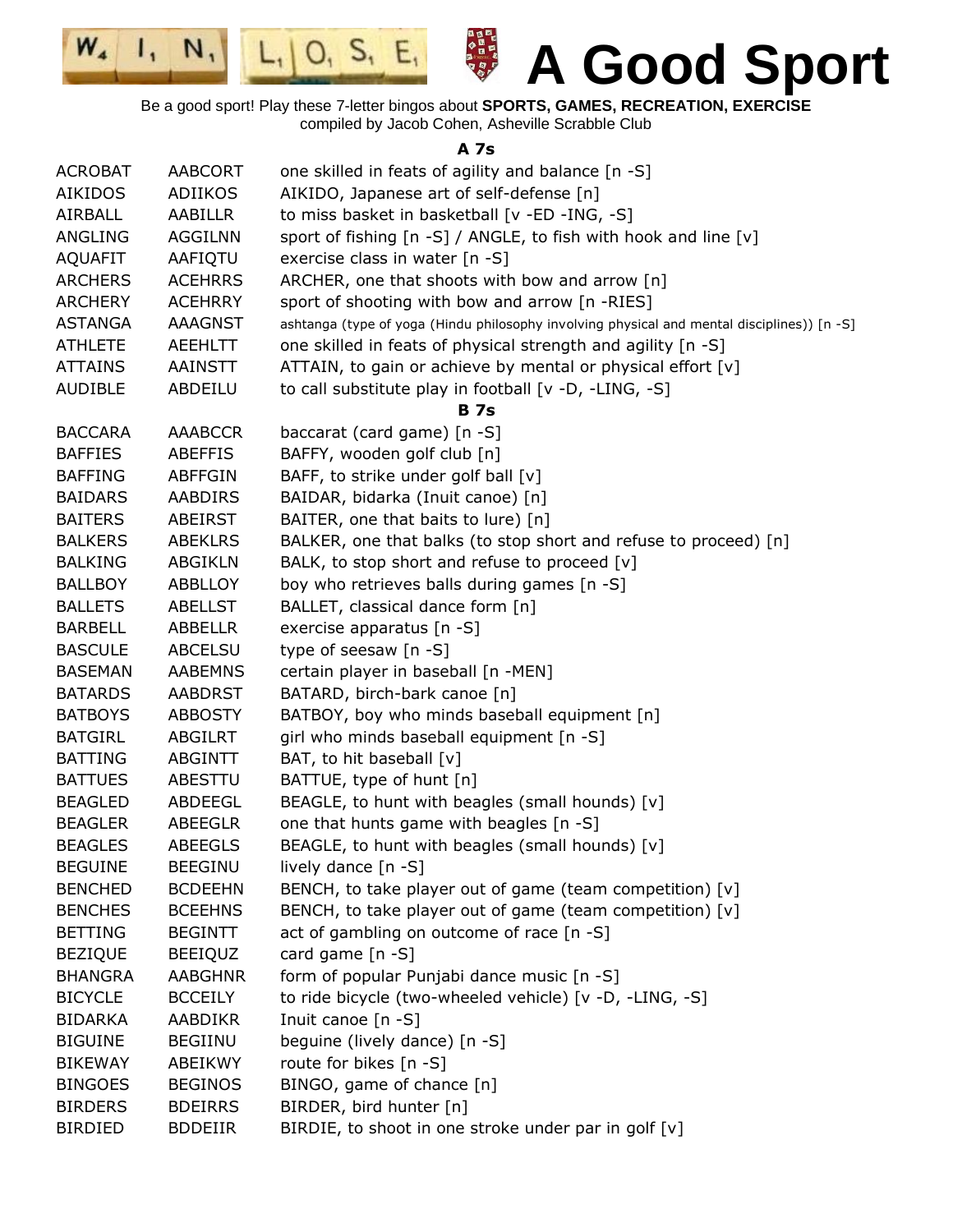日本日本の日本の

 $|0, 5, E,$ 

 $W_{4}$ 

 $\mathbf{I}_{1}$ 

 $N,$ 

| <b>BIRDIES</b> | <b>BDEIIRS</b> | BIRDIE, to shoot in one stroke under par in golf [v]                                               |
|----------------|----------------|----------------------------------------------------------------------------------------------------|
| <b>BIRDING</b> | <b>BDGIINR</b> | bird-watching [n -S] / BIRD, to hunt birds (winged, warm-blooded vertebrates) [v]                  |
| <b>BIRLERS</b> | <b>BEILRRS</b> | BIRLER, one that birls (lumberjack's game) [n]                                                     |
| <b>BIRLING</b> | <b>BGIILNR</b> | lumberjack's game [n -S] / BIRL, to rotate floating log [v]                                        |
| <b>BIVOUAC</b> | ABCIOUV        | to make camp [-CKED, CKING, CKS, -S]                                                               |
| <b>BLADERS</b> | <b>ABDELRS</b> | BLADER, one that blades (to skate on in-line skates) [n]                                           |
| <b>BLADING</b> | ABDGILN        | act of skating on in-line skates [n -S] / BLADE, to skate on in-line skates [v]                    |
| <b>BLOOPED</b> | <b>BDELOOP</b> | BLOOP, to hit short fly ball [v]                                                                   |
| <b>BOATING</b> | ABGINOT        | sport of traveling by boat $[n -S]$ / BOAT, to travel by boat (watercraft) $[v]$                   |
| <b>BOBSLED</b> | <b>BBDELOS</b> | to ride on bobsled (racing sled) [v -DDED, -DDING, -S]                                             |
| <b>BOCCIAS</b> | <b>ABCCIOS</b> | BOCCIA, boccie (Italian bowling game) [n]                                                          |
| <b>BOCCIES</b> | <b>BCCEIOS</b> | BOCCIE, Italian bowling game [n]                                                                   |
| <b>BOGEYED</b> | <b>BDEEGOY</b> | BOGEY, to shoot in one stroke over par in golf [v]                                                 |
| <b>BOLEROS</b> | <b>BELOORS</b> | BOLERO, Spanish dance [n]                                                                          |
| <b>BOOBIRD</b> | <b>BBDIOOR</b> | fan who boos players of home team [n -S]                                                           |
| <b>BOOGEYS</b> | <b>BEGOOSY</b> | BOOGEY, to boogie (to dance to rock music) [v]                                                     |
| <b>BOOGIED</b> | <b>BDEGIOO</b> | BOOGIE, to dance to rock music [v] / BOOGY, to boogie (to dance to rock music) [v]                 |
| <b>BOOGIES</b> | <b>BEGIOOS</b> | BOOGIE, to dance to rock music [v] / BOOGY, to boogie (to dance to rock music) [v]                 |
| <b>BOPEEPS</b> | <b>BEEOPPS</b> | BOPEEP, game of peekaboo [n]                                                                       |
| <b>BOSTONS</b> | <b>BNOOSST</b> | BOSTON, card game [n]                                                                              |
| <b>BOURREE</b> | <b>BEEORRU</b> | old French dance [n -S]                                                                            |
| <b>BOWHUNT</b> | <b>BHNOTUW</b> | to hunt with bow and arrow [v -ED, -ING, -S]                                                       |
| <b>BOWLERS</b> | <b>BELORSW</b> | BOWLER, one that bowls (to play at bowling) [n]                                                    |
| <b>BOWLESS</b> | <b>BELOSSW</b> | being without archery bow [adj]                                                                    |
| <b>BOWLING</b> | <b>BGILNOW</b> | game in which balls are rolled at objects [n -S] / BOWL, to play at bowling [v]                    |
| <b>BOWSMAN</b> | <b>ABMNOSW</b> | bowman (archer (one that shoots with bow and arrow)) [n -MEN]                                      |
| <b>BOWYERS</b> | <b>BEORSWY</b> | BOWYER, maker of archery bows [n]                                                                  |
| <b>BOXBALL</b> | ABBLLOX        | form of handball [n -S]                                                                            |
| <b>BOXINGS</b> | <b>BGINOSX</b> | BOXING, casing (protective outer covering) [n]                                                     |
| <b>BRASSIE</b> | ABEIRSS        | golf club [n -S]                                                                                   |
| <b>BRICOLE</b> | <b>BCEILOR</b> | cushion shot in billiards [n -S]                                                                   |
| <b>BULGERS</b> | <b>BEGLRSU</b> | BULGER, golf club [n]                                                                              |
| <b>BULLDOG</b> | <b>BDGLLOU</b> | to throw steer [v -GGED, -GGING, -S]                                                               |
| <b>BULLEYS</b> | <b>BELLSUY</b> | BULLEY, two-masted fishing boat [n]                                                                |
| <b>BUNHEAD</b> | ABDEHNU        | female ballet dancer [n -S]                                                                        |
| <b>BUNTERS</b> | <b>BENRSTU</b> | BUNTER, one that bunts                                                                             |
| <b>BURPEES</b> | <b>BEEPRSU</b> | BURPEE, physical exercise [n]                                                                      |
| <b>BUSHERS</b> | <b>BEHRSSU</b> | BUSHER, minor league baseball player [n]                                                           |
| <b>BUSTARD</b> | ABDRSTU        | game bird [n -S]                                                                                   |
|                |                | C <sub>7s</sub>                                                                                    |
| CADDIED        | ACDDDEI        | CADDIE, to serve as golfer's assistant [v] / CADDY, to caddie (to serve as golfer's assistant) [v] |
| CADDIES        | <b>ACDDEIS</b> | CADDIE, to serve as golfer's assistant [v] / CADDY, to caddie (to serve as golfer's assistant) [v] |
| <b>CADENCY</b> | <b>ACCDENY</b> | rhythm (movement or procedure with uniform recurrence of strong and weak elements) [n -CIES]       |
| <b>CAESTUS</b> | <b>ACESSTU</b> | cestus (hand covering for ancient Roman boxers) [n -ES]                                            |
| <b>CAMPERS</b> | <b>ACEMPRS</b> | CAMPER, one that camps (to live in open) [n]                                                       |
| <b>CAMPOUT</b> | <b>ACMOPTU</b> | camping out by group [n -S]                                                                        |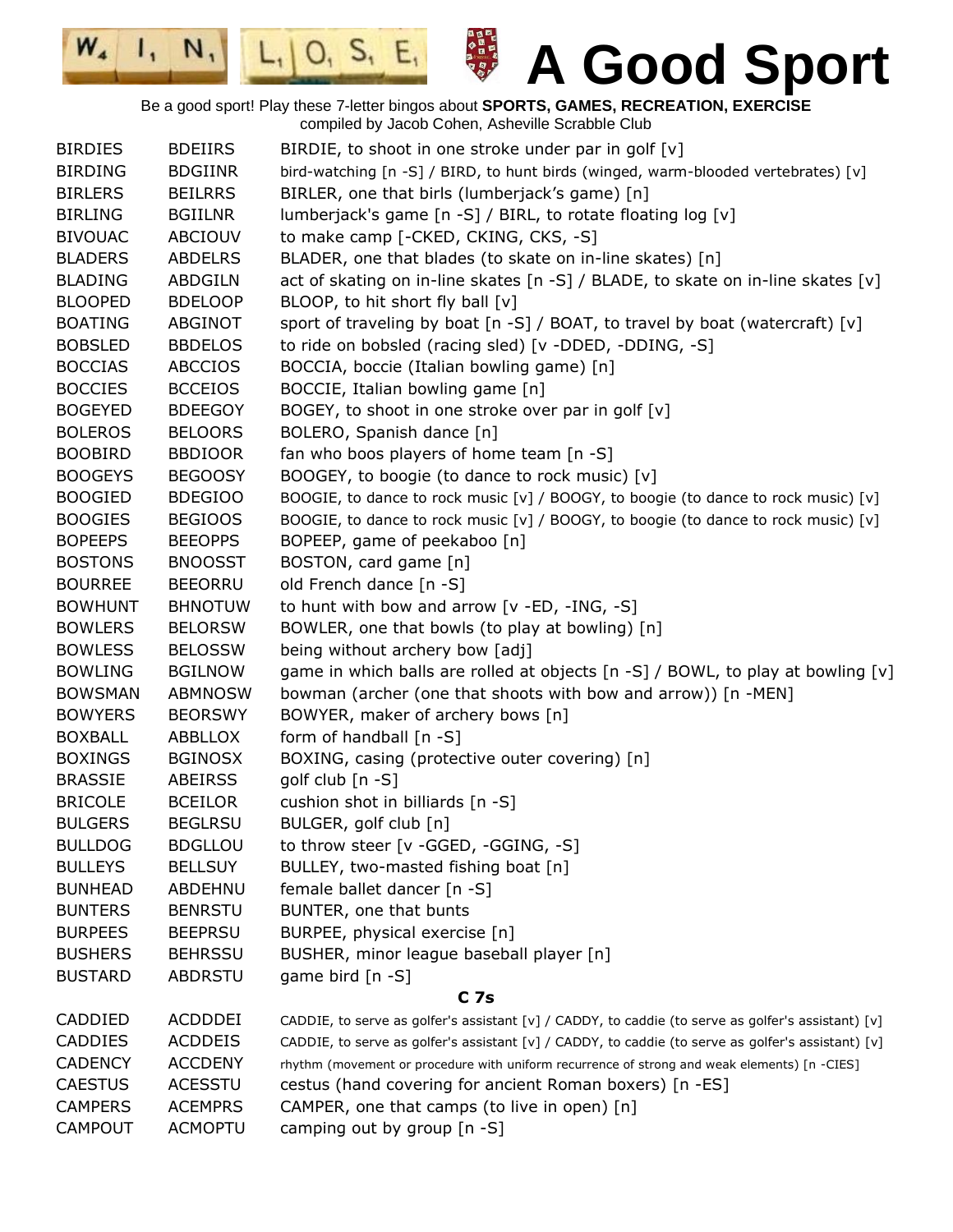

Be a good sport! Play these 7-letter bingos about **SPORTS, GAMES, RECREATION, EXERCISE**

compiled by Jacob Cohen, Asheville Scrabble Club

| <b>CANASTA</b> | <b>AAACNST</b> | card game $[n -S]$                                            |
|----------------|----------------|---------------------------------------------------------------|
| <b>CANCANS</b> | <b>AACCNNS</b> | CANCAN, dance marked by high kicking [n]                      |
| <b>CANCHAS</b> | <b>AACCHNS</b> | CANCHA, jai alai court [n]                                    |
| <b>CANOERS</b> | <b>ACENORS</b> | CANOER, one who canoes [n]                                    |
| CARACOL        | <b>AACCLOR</b> | to caracole (perform half-turn on horse) [v -LLED, -LLING, -S |
| <b>CARDIOS</b> | <b>ACDIORS</b> | CARDIO, exercise involving heart and blood vessels [n]        |
| CARIOCA        | <b>AACCIOR</b> | South American dance [n -S]                                   |
| <b>CARNIES</b> | <b>ACEINRS</b> | CARNY, carnival (traveling amusement show) [n]                |
| CASINOS        | <b>ACINOSS</b> | CASINO, gambling room [n]                                     |
| <b>CASSINO</b> | <b>ACINOSS</b> | card game [n -S]                                              |
| <b>CASTLED</b> | <b>ACDELST</b> | CASTLE, to make certain move in chess [v]                     |
| <b>CASTLES</b> | <b>ACELSST</b> | CASTLE, to make certain move in chess [v]                     |
| <b>CAVINGS</b> | <b>ACGINSV</b> | CAVING, sport of exploring caves [n]                          |
| <b>CAVORTS</b> | <b>ACORSTV</b> | CAVORT, to frolic [v]                                         |
| <b>CHAINES</b> | <b>ACEHINS</b> | CHAINE, series of turns [n]                                   |
| <b>CHAKRAS</b> | <b>AACHKRS</b> | CHAKRA, body center in yoga [n]                               |
| <b>CHASSED</b> | <b>ACDEHSS</b> | CHASSE, to perform dance movement [v]                         |
| <b>CHASSES</b> | <b>ACEHSSS</b> | CHASSE, to perform dance movement [v]                         |
| <b>CHRISTY</b> | <b>CHIRSTY</b> | skiing turn [n -TIES]                                         |
| <b>CHUKARS</b> | <b>ACHKRSU</b> | CHUKAR, game bird [n]                                         |
| <b>CHUKKAR</b> | <b>ACHKKRU</b> | chukker (period of play in polo) [n -S]                       |
| <b>CHUKKER</b> | <b>CEHKKRU</b> | period of play in polo [n -S]                                 |
| <b>CHUTIST</b> | <b>CHISTTU</b> | parachutist [n -S]                                            |
| <b>CLAMMED</b> | <b>ACDELMM</b> | CLAM, to dig for clams (bivalve mollusks) [v]                 |
| <b>CLAMMER</b> | <b>ACELMMR</b> | one that clams (to dig for clams (bivalve mollusks) [n -S]    |
| <b>CLOGGER</b> | <b>CEGGLOR</b> | one that clogs (type of dance) [n -S]                         |
| <b>COACHED</b> | <b>ACCDEHO</b> | COACH, to tutor or train [v]                                  |
| <b>COACHER</b> | <b>ACCEHOR</b> | one that coaches (to tutor or train) [n -S]                   |
| <b>COACHES</b> | <b>ACCEHOS</b> | COACH, to tutor or train [v]                                  |
| <b>COCKSHY</b> | <b>CCHKOSY</b> | target in throwing contest [n -HIES]                          |
| COGGING        | CGGGINO        | COG, to cheat at dice $[v]$                                   |
| <b>COMPETE</b> | <b>CEEMOPT</b> | to vie (to strive for superiority) [v -D, -TING, -S]          |
| CONGAED        | <b>ACDEGNO</b> | CONGA, to perform conga (Latin-American dance) [v]            |
| <b>CONKERS</b> | <b>CEKNORS</b> | CONKER, chestnut used in British game [n]                     |
| <b>CONTEND</b> | <b>CDENNOT</b> | to vie $[v - ED, -ING, -S]$                                   |
| <b>CONTEST</b> | <b>CENOSTT</b> | to compete for [v -ED, -ING, -S]                              |
| <b>COOCHES</b> | <b>CCEHOOS</b> | COOCH, sinuous dance [n]                                      |
| <b>COOKOFF</b> | <b>CFFKOOO</b> | cooking contest [n -S]                                        |
| <b>COONCAN</b> | <b>ACCNNOO</b> | conquian (card game) [n -S]                                   |
| <b>CORANTO</b> | <b>ACNOORT</b> | courante (old, lively dance) [n -S or -ES]                    |
| <b>CORBINA</b> | ABCINOR        | food and game fish [n -S]                                     |
| <b>CORRIDA</b> | <b>ACDIORR</b> | bullfight [n -S]                                              |
| <b>CORVINA</b> | <b>ACINORV</b> | corbina (food and game fish) [n -S]                           |
| COURANT        | <b>ACNORTU</b> | courante (old, lively dance) [n -S]                           |
| <b>COURSED</b> | <b>CDEORSU</b> | COURSE, to cause hounds to chase game [v]                     |
| <b>COURSER</b> | <b>CEORRSU</b> | one that courses (to cause hounds to chase game) [n -S]       |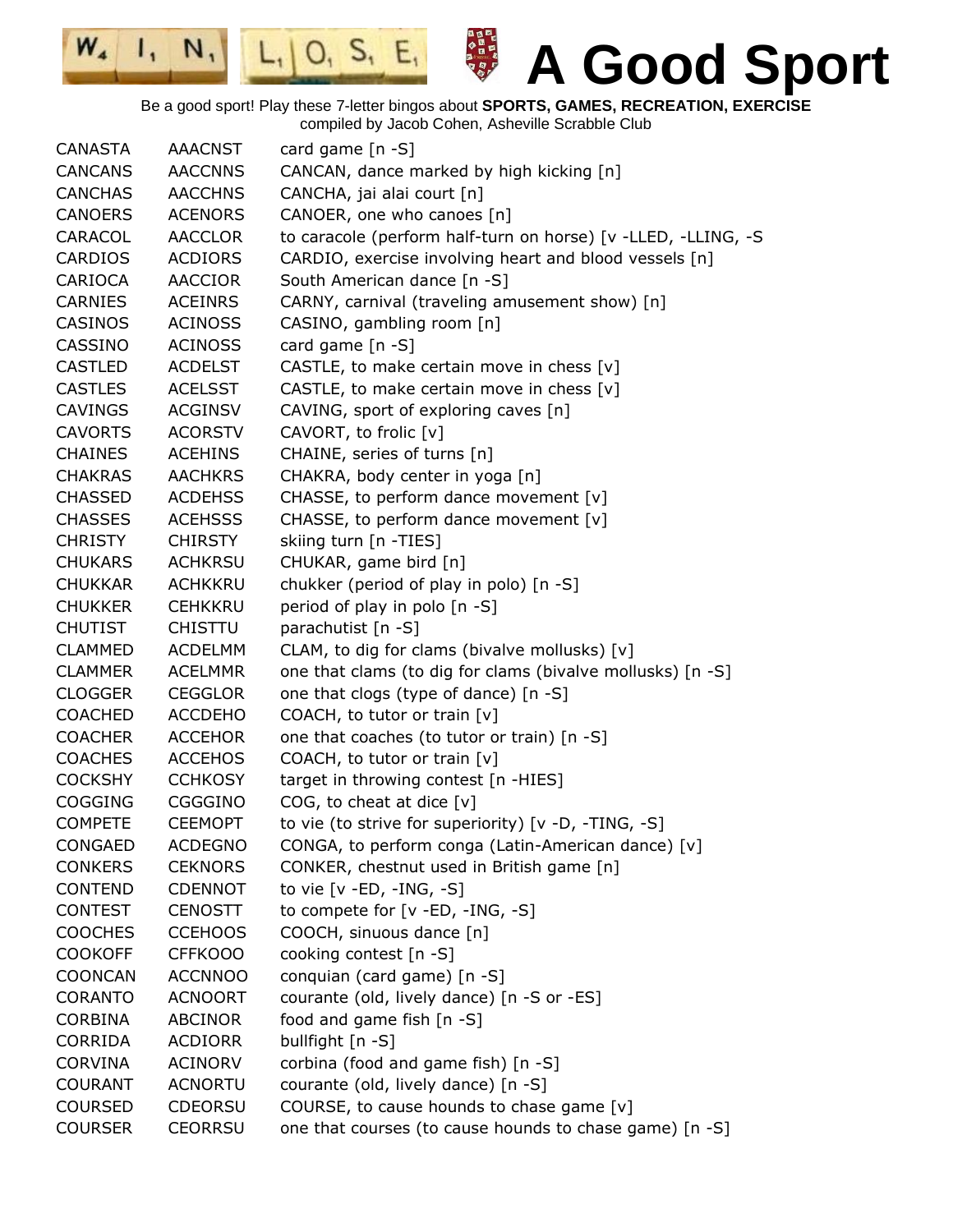日本日本の日本の  $\mathbf{I}_{1}$  $|0, 5, E,$  $N,$ **A Good Sport**  $L_{1}$ Be a good sport! Play these 7-letter bingos about **SPORTS, GAMES, RECREATION, EXERCISE** compiled by Jacob Cohen, Asheville Scrabble Club

 $W_{4}$ 

| <b>COURSES</b> | <b>CEORSSU</b> | COURSE, to cause hounds to chase game $[v]$                                    |
|----------------|----------------|--------------------------------------------------------------------------------|
| <b>COXLESS</b> | <b>CELOSSX</b> | having no coxswain (director of crew of racing rowboat) [adj]                  |
| <b>CRAMBOS</b> | <b>ABCMORS</b> | CRAMBO, word game [n]                                                          |
| <b>CRAMPIT</b> | <b>ACIMPRT</b> | piece of equipment used in curling [n -S]                                      |
| <b>CRAPPED</b> | <b>ACDEPPR</b> | CRAP, to throw 2, 3, or 12 in dice game $[v]$                                  |
| <b>CRICKET</b> | <b>CCEIKRT</b> | to play cricket (ball game) [v -ED, -ING, -S]                                  |
| <b>CROQUET</b> | <b>CEOQRTU</b> | to drive ball away in certain game [v -ED, -ING, -S]                           |
| <b>CROSSES</b> | <b>CEORSSS</b> | CROSSE, lacrosse stick [n]                                                     |
| <b>CRUISER</b> | <b>CEIRRSU</b> | boat that cruises [n -S]                                                       |
| <b>CSARDAS</b> | <b>AACDRSS</b> | czardas (Hungarian dance) [n -ES]                                              |
| <b>CUEISTS</b> | <b>CEISSTU</b> | CUEIST, one that uses cue (straight tapering rod) in billiards [n]             |
| <b>CUMBIAS</b> | ABCIMSU        | CUMBIA, Latin-American dance [n]                                               |
| <b>CURLING</b> | <b>CGILNRU</b> | game played on ice [n -S]                                                      |
| <b>CYCLERS</b> | <b>CCELRSY</b> | CYCLER, cyclist (one who rides bicycle) [n]                                    |
| <b>CYCLERY</b> | <b>CCELRYY</b> | bicycle shop [n -RIES]                                                         |
| <b>CYCLING</b> | <b>CCGILNY</b> | act of riding bicycle [n -S] / CYCLE, to ride bicycle [v]                      |
| <b>CYCLIST</b> | <b>CCILSTY</b> | one who rides bicycle [n -S]                                                   |
| <b>CZARDAS</b> | <b>AACDRSZ</b> | Hungarian dance [n -ES]                                                        |
|                |                | <b>D</b> 7s                                                                    |
| <b>DABBLED</b> | ABBDDEL        | DABBLE, to involve oneself in superficial interest                             |
| <b>DABBLER</b> | ABBDDEL        | one that dabbles (to involve oneself in superficial interest) [n -S]           |
| <b>DABBLES</b> | <b>ABBDELS</b> | DABBLE, to involve oneself in superficial interest                             |
| <b>DABSTER</b> | <b>ABDERST</b> | dabbler (one that dabbles (to involve oneself in superficial interest)) [n -S] |
| <b>DANCERS</b> | <b>ACDENRS</b> | DANCER, one that dances (to move rhythmically to music) [n]                    |
| <b>DANCIER</b> | <b>ACDEINR</b> | DANCEY, suitable for dancing [adj]                                             |
| <b>DANCING</b> | <b>ACDGINN</b> | DANCE, to move rhythmically to music [v]                                       |
| <b>DANSEUR</b> | <b>ADENRSU</b> | male ballet dancer [n -S]                                                      |
| <b>DEADMAN</b> | <b>AADDEMN</b> | anchor for securing rope in mountain climbing [n -MEN]                         |
| <b>DECAMPS</b> | <b>ACDEMPS</b> | DECAMP, to depart from camping ground [v]                                      |
| <b>DECOYED</b> | <b>CDDEEOY</b> | DECOY, to lure into trap [v]                                                   |
| <b>DECOYER</b> | <b>CDEEORY</b> | one that decoys (to lure into trap) [n -S]                                     |
| <b>DEEJAYS</b> | <b>ADEEJSY</b> | DEEJAY, to work as disc jockey [v]                                             |
| <b>DEFENCE</b> | <b>CDEEEFN</b> | to defense (to guard against specific attack) [v -D, -CING, -S]                |
| <b>DEFENSE</b> | <b>DEEEFNS</b> | to guard against specific attack [v -D, -SING, -S]                             |
| <b>DEKEING</b> | <b>DEEGIKN</b> | DEKE, to fake opponent out of position (as in hockey) [v]                      |
| <b>DEUCING</b> | CDEGINU        | DEUCE, to bring tennis score to tie [v]                                        |
| <b>DIABOLO</b> | <b>ABDILOO</b> | game requiring manual dexterity [n -S]                                         |
| <b>DINGERS</b> | <b>DEGINRS</b> | DINGER, home run [n]                                                           |
| <b>DIPNETS</b> | <b>DEINPST</b> | DIPNET, to scoop fish with type of net [v]                                     |
| <b>DISCOED</b> | <b>CDDEIOS</b> | DISCO, to dance at discotheque [v]                                             |
| <b>DISCOES</b> | <b>CDEIOSS</b> | DISCO, to dance at discotheque [v]                                             |
| <b>DISPORT</b> | <b>DIOPRST</b> | to amuse oneself [v -ED, -ING, S]                                              |
| <b>DIVINGS</b> | <b>DGIINSV</b> | DIVING, act or sport of plunging headfirst into water [n]                      |
| <b>DOBBERS</b> | <b>BBDEORS</b> | DOBBER, float for fishing line [n]                                             |
| <b>DOGGERS</b> | <b>DEGGORS</b> | DOGGER, fishing vessel [n]                                                     |
| <b>DOGSLED</b> | <b>DDEGLOS</b> | to move on sled drawn by dogs [v -DDED, -DDING, -S]                            |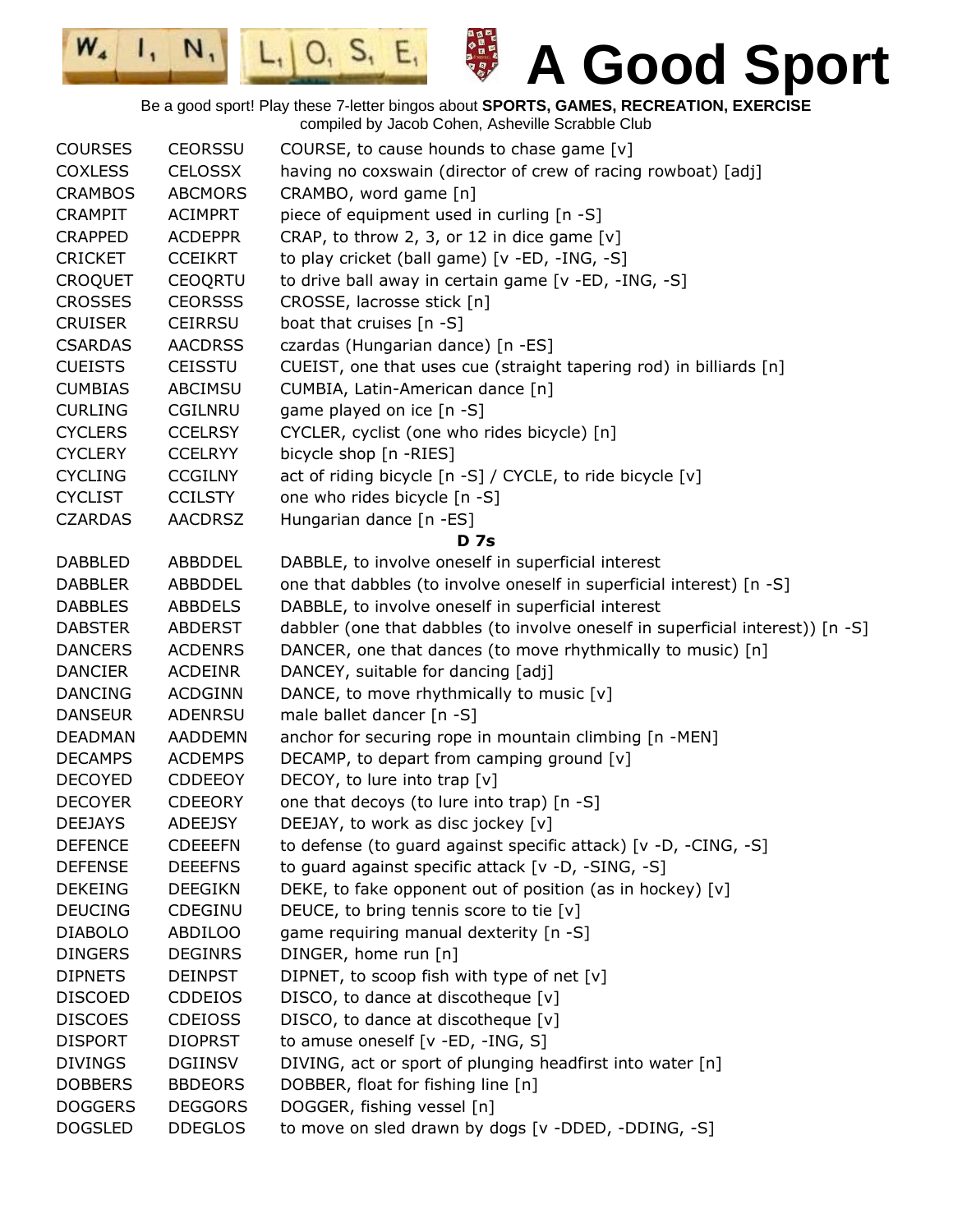$\mathbf{I}_{1}$  $L_1$  | O, S, E, **A Good Sport** Be a good sport! Play these 7-letter bingos about **SPORTS, GAMES, RECREATION, EXERCISE** compiled by Jacob Cohen, Asheville Scrabble Club DOPINGS DGINOPS DOPING, use of drugs by athletes [n] DRAGNET ADEGNRT net used for trawling [n -S] DRYSUIT DIRSTUY waterproof rubber suit worn by divers [n -S] DUBSTEP BDEPSTU type of electronic dance music [n -S] DUCKPIN CDIKNPU type of bowling pin [n -S] DUELING DEGILNU contest between two persons with deadly weapons [n -S] / DUEL, to fight formally [v] DUFFING DFFGINU DUFF, to mishit ball in golf [v] DUGOUTS DGOSTUU DUGOUT, canoe made by hollowing out log [n] DYNAMIC ACDIMNY physical force [n -S] **E 7s** EAGLING AEGGILN EAGLE, to score eagle (two strokes under par) on hole in golf [v] ECARTES ACEERST ECARTE, card game [n] ECHAPPE ACEEHPP moving from closed to open position of feet in ballet [n -S] ENCAMPS ACEMNPS ENCAMP, to set up camp  $[v]$ ENDGAME ADEEGMN last stage of chess game [n -S] ENDPLAY ADELNPY to force (opponent in bridge) to lead [v -ED, -ING, -S] ENDUROS DENORSU ENDURO, long race [n] ENGLISH EGHILNS to cause billiard ball to spin around its vertical axis [v -ED, -ING, -ES] ESPOIRS EIOPRSS ESPOIR, category of wrestlers [n] EUCHRED CDEEHRU EUCHRE, to prevent from winning three tricks in euchre (card game) [v] EUCHRES CEEHRSU EUCHRE, to prevent from winning three tricks in euchre (card game)  $[v]$ EVENTER EEENRTV horse or rider competing in eventing [n -S] EXACTAS AACESTX EXACTA, type of horse racing bet [n] **F 7s** FACEOFF ACEFFFO action that starts hockey game [n -S] FADINGS ADFGINS FADING, Irish dance [n] FAIRWAY AAFIRWY mowed part of golf course between tee and green [n -WAYS] FANBOYS ABFNOSY FANBOY, male who is enthusiastic devotee of something [n] FANDOMS ADFMNOS FANDOM, aggregate of enthusiastic devotees [n] FANGIRL AFGILNR female who is enthusiastic devotee of something [n -S] FANTASM AAFMNST phantasm (creation of imagination) [n -S] FANZINE AEFINNZ magazine written by and for enthusiastic devotees [n -S] FARTLEK AEFKLRT athletic training technique [n -S] FENCERS CEEFNRS FENCER, one that fences (to practice art of fencing) [n] FENCING CEFGINN art of using sword in attack and defense [n -S] / FENCE, to practice art of fencing [v] FIELDER DEEFILR one that catches or picks up ball in play [n -S] FISHING FGHIINS occupation or pastime of catching fish [n -S] / FISH, to catch or try to catch fish (cold-blooded aquatic vertebrates) [v] FLIPPER EFILPPR broad, flat limb adapted for swimming [n -S] FLYBOAT ABFLOTY small, fast boat [n -S] FLYLINE EFILLNY type of line used in fly fishing [n -S] FLYOFFS FFFLOSY FLYOFF, competitive testing of model aircraft [n] FLYTIER EFILRTY maker of fishing flies [n -S] FOOTBAG ABFGOOT small bag filled with pellets that is kept aloft with feet [n -S] FOOTIES EFIOOST FOOTIE, footsie (flirting game played with feet) [n] FOOTSIE EFIOOST flirting game played with feet [n -S]

FORERUN EFNORRU to run in advance of [v -RAN, -NNING, -S]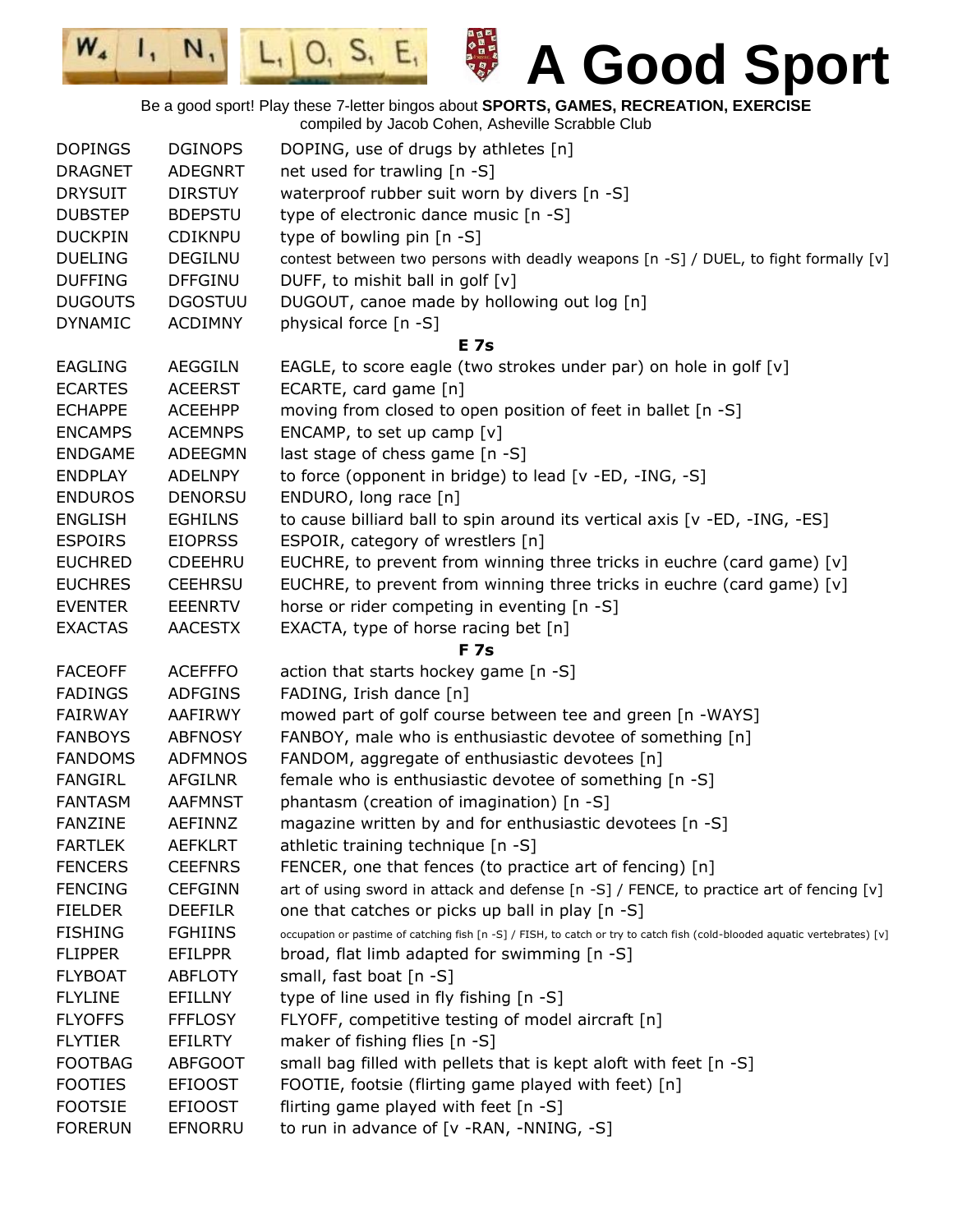$|0, S, E,$  $N,$  $L_{1}$ 

 $\mathbf{I}_{\mathbf{t}}$ 

 $W_4$ 



**A Good Sport**

Be a good sport! Play these 7-letter bingos about **SPORTS, GAMES, RECREATION, EXERCISE** compiled by Jacob Cohen, Asheville Scrabble Club

| <b>FORFEIT</b> | EFFIORT        | to lose as penalty [v -ED, -ING, -S]                                             |
|----------------|----------------|----------------------------------------------------------------------------------|
| <b>FOUETTE</b> | <b>EEFOTTU</b> | movement in ballet [n -S]                                                        |
| <b>FOWLERS</b> | <b>EFLORSW</b> | FOWLER, one that fowls (to hunt birds) [n]                                       |
| <b>FOWLING</b> | <b>FGILNOW</b> | hunting of birds [n -s] / FOWL, to hunt birds [v]                                |
| <b>FOXHUNT</b> | <b>FHNOTUX</b> | to hunt with hounds for fox [v -ED, -ING, -S]                                    |
| <b>FRISBEE</b> | <b>BEEFIRS</b> | trademark [n -S]                                                                 |
| <b>FROGGED</b> | <b>DEFGGOR</b> | FROG, to hunt frogs (web-footed, tailless amphibians) [v]                        |
| <b>FROGMAN</b> | <b>AFGMNOR</b> | person equipped for extended periods of underwater swimming [n -MEN]             |
| <b>FRONTON</b> | <b>FNNOORT</b> | jai alai arena [n -S]                                                            |
| <b>FRUGGED</b> | <b>DEFGGRU</b> | FRUG, to perform type of vigorous dance [v]                                      |
| <b>FULHAMS</b> | <b>AFHLMSU</b> | FULHAM, loaded die [n]                                                           |
| <b>FULLAMS</b> | AFLLMSU        | FULLAM, fulham (loaded die) [n]                                                  |
| <b>FUNGOES</b> | <b>EFGNOSU</b> | FUNGO, fly ball hit to fielder for practice in baseball [n]                      |
| <b>FUNPLEX</b> | <b>EFLNPUX</b> | building with facilities for sports and games [n -ES]                            |
|                |                | G <sub>7s</sub>                                                                  |
| <b>GALOPED</b> | <b>ADEGLOP</b> | GALOP, to dance galop (lively round dance) [v]                                   |
| <b>GAMBITS</b> | ABGIMST        | GAMBIT, type of chess opening [n]                                                |
| <b>GAMBLED</b> | ABDEGLM        | GAMBLE, to play game of chance for money or valuables [v]                        |
| <b>GAMBLER</b> | ABEGLMR        | one that gambles (to play game of chance for money or valuables) [n -S]          |
| <b>GAMBLES</b> | ABEGLMS        | GAMBLE, to play game of chance for money or valuables [v]                        |
| <b>GAMIEST</b> | <b>AEGIMST</b> | GAMY, plucky (brave and spirited) [adj] / GAMEY, gamy [adj]                      |
| <b>GAVOTTE</b> | <b>AEGOTTV</b> | to dance gavot [v -D, -TING, -S]                                                 |
| <b>GERMANS</b> | <b>AEGMNRS</b> | GERMAN, elaborate dance [n]                                                      |
| <b>GIMMIES</b> | <b>EGIIMMS</b> | GIMMIE, easy golf putt conceded to opponent [n]                                  |
| <b>GLASSIE</b> | <b>AEGILSS</b> | type of playing marble [n -S]                                                    |
| <b>GLISSES</b> | <b>EGILSSS</b> | GLISSE, dance step [n]                                                           |
| <b>GOALIES</b> | <b>AEGILOS</b> | GOALIE, player who defends against goals [n]                                     |
| <b>GOALING</b> | AGGILNO        | GOAL, to score goal (point-scoring play in some games) [v]                       |
| <b>GOBANGS</b> | <b>ABGGNOS</b> | GOBANG, Japanese game [n]                                                        |
| <b>GOLFERS</b> | <b>EFGLORS</b> | GOLFER, one that golfs (to play golf (type of ball game)) [n]                    |
| <b>GOLFING</b> | <b>FGGILNO</b> | game of golf [n -S] / GOLF, to play golf (type of ball game) [v]                 |
| <b>GRACILE</b> | <b>ACEGILR</b> | gracefully slender [adj]                                                         |
| <b>GREMMIE</b> | <b>EEGIMMR</b> | inexperienced surfer [n -S]                                                      |
| <b>GRIDDER</b> | <b>DDEGIRR</b> | football player [n -S]                                                           |
| <b>GUNDOGS</b> |                | GUNDOG, hunting dog [n]                                                          |
|                | <b>DGGNOSU</b> |                                                                                  |
| <b>GUNNING</b> | <b>GGINNNU</b> | sport of hunting with gun [n -S] / GUN, to shoot with gun (portable firearm) [v] |
| <b>GURDIES</b> | <b>DEGIRSU</b> | GURDY, winch on fishing boat [n]                                                 |
| <b>GYMNAST</b> | <b>AGMNSTY</b> | one who is skilled in physical exercises [n -S]                                  |
| <b>HACKING</b> | <b>ACGHIKN</b> | <b>H</b> 7s<br>activity of riding horse for pleasure [n -S]                      |
|                |                | dance inspired by spirit of man-eating monster [n -S]                            |
| <b>HAMATSA</b> | <b>AAAHMST</b> |                                                                                  |
| <b>HANDOFF</b> | <b>ADFFHNO</b> | play in football [n -S]                                                          |
| <b>HAPKIDO</b> | ADHIKOP        | Korean martial art [n -S]                                                        |
| <b>HARRIER</b> | AEHIRRR        | hunting dog [n -S]                                                               |
| <b>HAWKING</b> | <b>AGHIKNW</b> | falconry (sport of hunting with falcons) [n -S]                                  |
| <b>HEADPIN</b> | ADEHINP        | bowling pin [n -S]                                                               |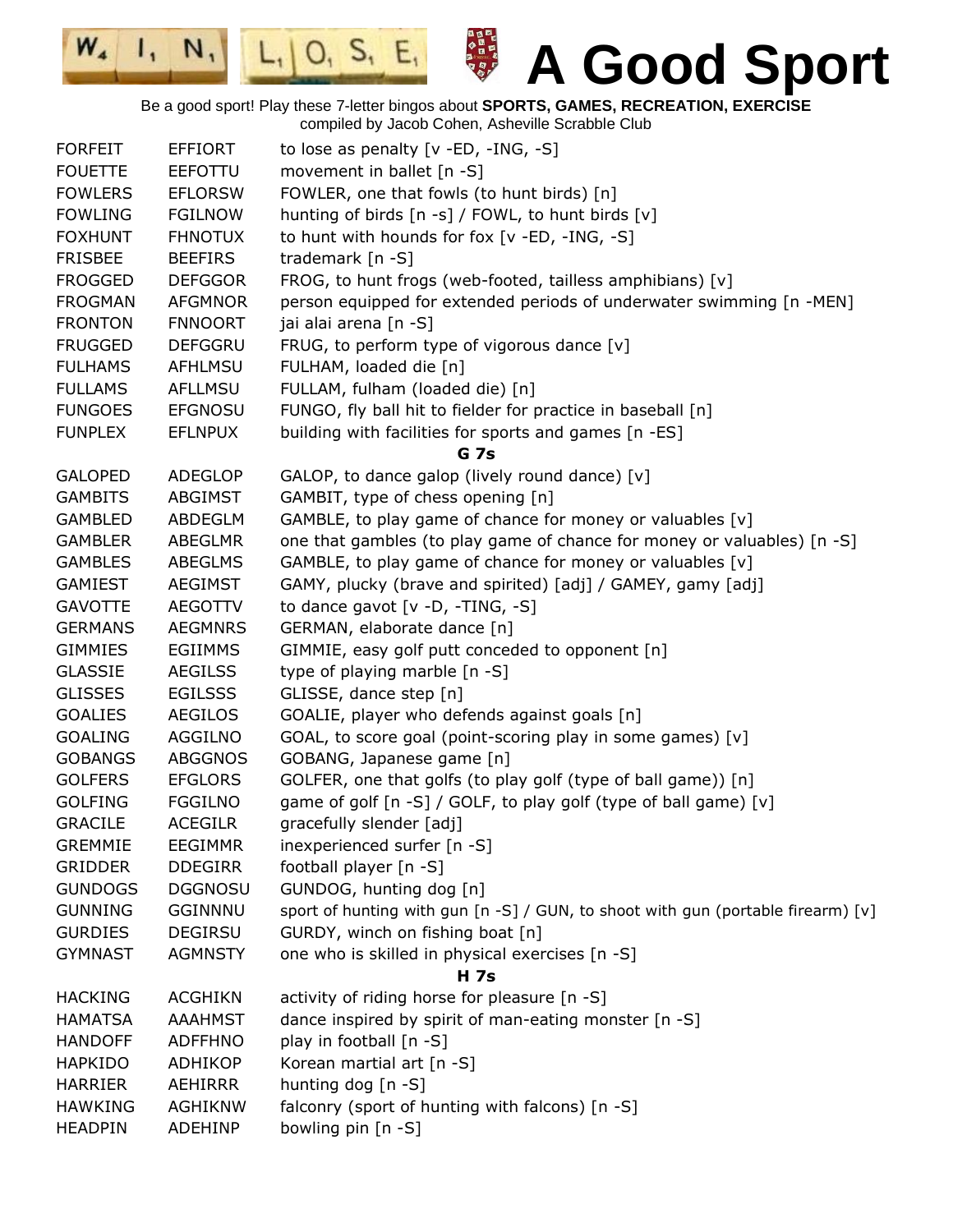$N,$  $L_1|0, S_1|E_1|$ 

 $W_{4}$ 

 $\mathbf{I}_{1}$ 

日本日本 日本語 あかい こうかん あいこう **A Good Sport**

Be a good sport! Play these 7-letter bingos about **SPORTS, GAMES, RECREATION, EXERCISE** compiled by Jacob Cohen, Asheville Scrabble Club

| <b>HEALTHS</b> | <b>AEHHLST</b> | HEALTH, physical condition of organism [n]                                                |
|----------------|----------------|-------------------------------------------------------------------------------------------|
| <b>HELISKI</b> | <b>EHIIKLS</b> | to ski downhill on mountains reached by helicopter [v -ED, -ING, -S]                      |
| <b>HIGHTOP</b> | <b>GHHIOPT</b> | sports shoe extending over ankle [n -S]                                                   |
| <b>HITLESS</b> | <b>EHILSST</b> | being without hit [adj]                                                                   |
| <b>HITTERS</b> | <b>EHIRSTT</b> | HITTER, one that hits [n]                                                                 |
| <b>HITTING</b> | <b>GHIINTT</b> | HIT, to strike forcibly [v]                                                               |
| <b>HOCKEYS</b> | <b>CEHKOSY</b> | HOCKEY, game played on ice [n]                                                            |
| <b>HODADDY</b> | <b>ADDDHOY</b> | hodad (one who is not surfer) [n -DIES]                                                   |
| <b>HOEDOWN</b> | <b>DEHNOOW</b> | square dance $[n -S]$                                                                     |
| <b>HOMERED</b> | <b>DEEHMOR</b> | HOMER, to hit home run [v]                                                                |
| <b>HOOFERS</b> | <b>EFHOORS</b> | HOOFER, professional dancer [n]                                                           |
| <b>HOOFING</b> | <b>FGHINOO</b> | HOOF, to dance (to move rhythmically to music) $[v]$                                      |
| <b>HOOKING</b> | <b>GHIKNOO</b> | illegal move in hockey involving blade of stick [n -S]                                    |
| <b>HOPPERS</b> | <b>EHOPPRS</b> | HOPPER, one that hops (to move by jumping on one foot) [n]                                |
| <b>HOPPING</b> | <b>GHINOPP</b> | HOP, to move by jumping on one foot $[v]$                                                 |
| <b>HOSEYED</b> | <b>DEEHOSY</b> | HOSEY, to choose sides for children's game [v]                                            |
| <b>HUDDLED</b> | <b>DDDEHLU</b> | HUDDLE, to crowd together [v]                                                             |
| <b>HUDDLER</b> | <b>DDEHLRU</b> | one that huddles (to crowd together) [n -S]                                               |
| <b>HUDDLES</b> | <b>DDEHLSU</b> | HUDDLE, to crowd together [v]                                                             |
| <b>HUNTERS</b> | <b>EHNRSTU</b> | HUNTER, one that hunts (to pursue for food or sport) [n]                                  |
| <b>HUNTING</b> | <b>GHINNTU</b> | HUNT, to pursue for food or sport [v]                                                     |
| <b>HURDLED</b> | <b>DDEHLRU</b> | HURDLE, to jump over [v]                                                                  |
| <b>HURDLER</b> | DEHLRRU        | one that hurdles (to jump over) [n -S]                                                    |
| <b>HURDLES</b> | <b>DEHLRSU</b> | HURDLE, to jump over [v]                                                                  |
| <b>HURLEYS</b> | <b>EHLRSUY</b> | HURLEY, hurling (Irish game) [n]                                                          |
| <b>HURLING</b> | <b>GHILNRU</b> | Irish game [n -S]                                                                         |
|                |                | I <sub>7s</sub>                                                                           |
| <b>ICEBOAT</b> | ABCEIOT        | to travel in vehicle that sails on ice [v -ED, -ING, -S]                                  |
| <b>ICEFISH</b> | <b>CEFHIIS</b> | to fish through holes in ice on lake or river [v -ED, -ING, -ES]                          |
| <b>INBOARD</b> | ABDINOR        | type of boat motor [n -S]                                                                 |
| <b>INBOUND</b> | <b>BDINNOU</b> | to put basketball in play from out of bounds [v -ED, -ING, -S]                            |
| <b>INFIELD</b> | <b>DEFIILN</b> | part of baseball field [n -S]                                                             |
| <b>INNINGS</b> | <b>GIINNNS</b> | part of game of cricket [n -ES] / INNING, division of baseball game [n]                   |
|                |                | J 7s                                                                                      |
| <b>JAEGERS</b> | <b>AEEGJRS</b> | JAEGER, hunter (one that hunts (to pursue for food or sport)) [n]                         |
| <b>JAVELIN</b> | AEIJLNV        | to pierce with javelin (light spear) [v -ED, -ING, -S]                                    |
| <b>JAYVEES</b> | <b>AEEJSVY</b> | JAYVEE, junior varsity player [n]                                                         |
| <b>JEREEDS</b> | <b>DEEEJRS</b> | JEREED, wooden javelin [n]                                                                |
| <b>JERREED</b> | <b>DEEEJRR</b> | jereed (wooden javelin) [n -S]                                                            |
| <b>JERRIDS</b> | <b>DEIJRRS</b> | JERRID, jereed (wooden javelin) [n]                                                       |
| <b>JETFOIL</b> | <b>EFIJLOT</b> | jet-powered hydrofoil (boat with winglike structures for lifting hull above water) [n -S] |
| <b>JETPACK</b> | <b>ACEJKPT</b> | backpack with jets to transport wearer [n -S]                                             |
| <b>JIBBING</b> | <b>BBGIIJN</b> | JIBB, to shift from side to side while sailing [v]                                        |
| <b>JIGGISH</b> | <b>GGHIIJS</b> | suitable for jig (lively dance) [adj]                                                     |
| <b>JIGLIKE</b> | <b>EGIIJKL</b> | resembling jig [adj]                                                                      |
| <b>JOCKDOM</b> | <b>CDJKMOO</b> | world of athletes [n -S]                                                                  |
|                |                |                                                                                           |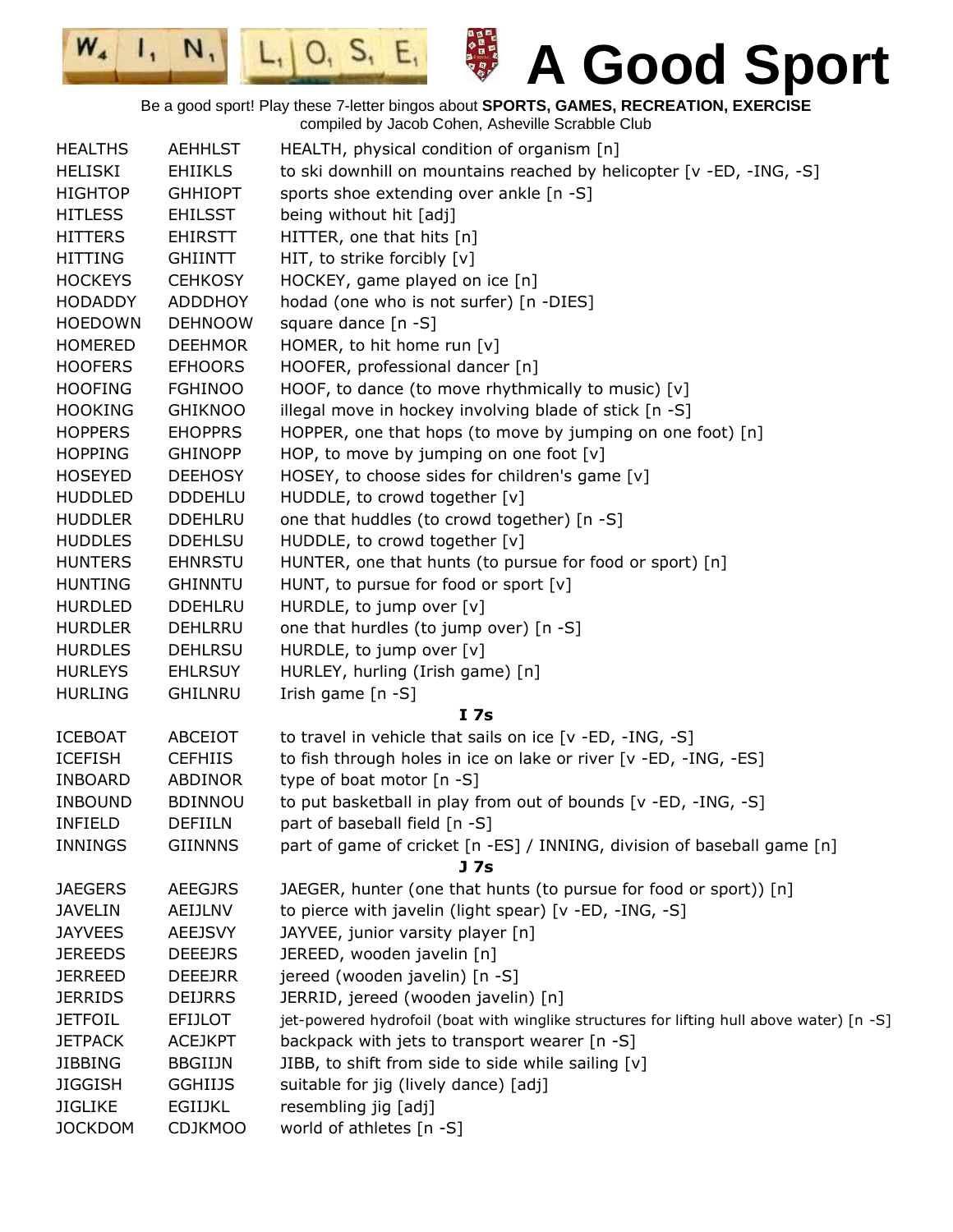$|0, 5, E,$ 

 $W_{4}$ 

 $\mathbf{I}_{1}$ 

 $N,$ 

| <b>JOCKEYS</b> | <b>CEJKOSY</b> | JOCKEY, to maneuver for advantage [v]                                                   |
|----------------|----------------|-----------------------------------------------------------------------------------------|
| <b>JOCKIER</b> | <b>CEIJKOR</b> | JOCKY, resembling athlete (one skilled in feats of physical strength and agility) [adj] |
| <b>JOCKISH</b> | <b>CHIJKOS</b> | characteristic of athlete [adj]                                                         |
| <b>JOGGERS</b> | <b>EGGJORS</b> | JOGGER, one that jogs (to run at slow, steady pace) [n]                                 |
| <b>JOGGING</b> | <b>GGGIJNO</b> | practice of running at slow, steady pace [n -S] / JOG, to run at slow, steady pace [v]  |
| <b>JOGTROT</b> | <b>GJOORTT</b> | slow regular way of walking or running [n -S] / [v -TED, -TING, -S]                     |
| <b>JOYRIDE</b> | <b>DEIJORY</b> | to take automobile ride for pleasure [v - RODE, - DDEN, - DING, - S]                    |
| <b>JUDOIST</b> | <b>DIJOSTU</b> | one skilled in judo [n -S]                                                              |
| <b>JUDOKAS</b> | <b>ADJKOSU</b> | JUDOKA, judoist (one skilled in judo) [n]                                               |
| <b>JUJITSU</b> | <b>IJJSTUU</b> | Japanese art of self-defense [n -S]                                                     |
| <b>JUJUTSU</b> | <b>JJSTUUU</b> | jujitsu (Japanese art of self-defense) [n -S]                                           |
| <b>JUMPERS</b> | <b>EJMPRSU</b> | JUMPER, one that jumps (to spring off ground) [n]                                       |
| <b>JUMPING</b> | GIJMNPU        | act of one that jumps [n -S] / JUMP, to spring off ground [v]                           |
|                |                | <b>K7s</b>                                                                              |
| <b>KABADDI</b> | AABDDIK        | tackling sport of South Asia played by two teams [n -S]                                 |
| <b>KARATES</b> | <b>AAEKRST</b> | KARATE, Japanese art of self-defense [n]                                                |
| <b>KARTING</b> | <b>AGIKNRT</b> | sport of racing karts [n -S]                                                            |
| <b>KAYAKED</b> | <b>AADEKKY</b> | KAYAK, to travel in kayak (Inuit canoe) [v]                                             |
| <b>KAYAKER</b> | <b>AAEKKRY</b> | one that rides in kayak [n -S]                                                          |
| <b>KEBBIES</b> | <b>BBEEIKS</b> | KEBBIE, rough walking stick [n]                                                         |
| <b>KEGELER</b> | <b>EEEGKLR</b> | kegler (bowler (one that bowls)) [n -S]                                                 |
| <b>KEGLERS</b> | <b>EEGKLRS</b> | KEGLER, bowler (one that bowls (to play at bowling)) [n]                                |
| <b>KEGLING</b> | <b>EGGIKLN</b> | bowling (game in which balls are rolled at objects) [n -S]                              |
| <b>KICKOFF</b> | <b>CFFIKKO</b> | kick that begins play in football [n -S]                                                |
| <b>KITINGS</b> | <b>GIIKNST</b> | KITING, act of flying kite [n]                                                          |
| <b>KLISTER</b> | <b>EIKLRST</b> | wax for skis [n -S]                                                                     |
|                |                | <b>L7s</b>                                                                              |
| LAMBADA        | AAABDLM        | Brazilian dance [n -S]                                                                  |
| <b>LANDLER</b> | <b>ADELLNR</b> | slow Austrian dance [n -S]                                                              |
| LATERAL        | AAELLRT        | to execute type of pass in football [v -ED, -LING, -S or -LLED, -LLING, -S]             |
| <b>LEAGUED</b> | ADEEGLU        | LEAGUE, to come together for common purpose [v]                                         |
| <b>LEAGUES</b> | <b>AEEGLSU</b> | LEAGUE, to come together for common purpose [v]                                         |
| <b>LEGHOLD</b> | <b>DEGHLLO</b> | trap that catches animal by its leg [n -S]                                              |
| <b>LEGONGS</b> | <b>EGGLNOS</b> | LEGONG, Balinese dance [n]                                                              |
| <b>LEISTER</b> | <b>EEILRST</b> | to spear with three-pronged fishing implement [v -ED, -ING, -S]                         |
| <b>LIMBOED</b> | <b>BDEILMO</b> | LIMBO, to perform West Indian dance [v]                                                 |
| LINDIED        | <b>DDEIILN</b> | LINDY, to perform fast, lively dance [v]                                                |
| <b>LINDIES</b> | <b>DEIILNS</b> | LINDY, to perform fast, lively dance [v]                                                |
| <b>LOFTERS</b> | <b>EFLORST</b> | LOFTER, type of golf club [n]                                                           |
| <b>LOGGATS</b> | <b>AGGLOST</b> | loggets (old English throwing game) [n LOGGATS]                                         |
| <b>LOGGETS</b> | <b>EGGLOST</b> | old English throwing game [n LOGGETS]                                                   |
| <b>LONGBOW</b> | <b>BGLNOOW</b> | type of archery bow [n -S]                                                              |
| <b>LOPPETS</b> | <b>ELOPPST</b> | LOPPET, long-distance cross-country ski race [n]                                        |
| <b>LOSINGS</b> | <b>GILNOSS</b> | LOSING, loss (act of one that loses) [n]                                                |
| <b>LOTTERY</b> | <b>ELORTTY</b> | type of gambling game [n -RIES]                                                         |
| <b>LUFFING</b> | <b>FFGILNU</b> | LUFF, to steer sailing vessel nearer into wind [v]                                      |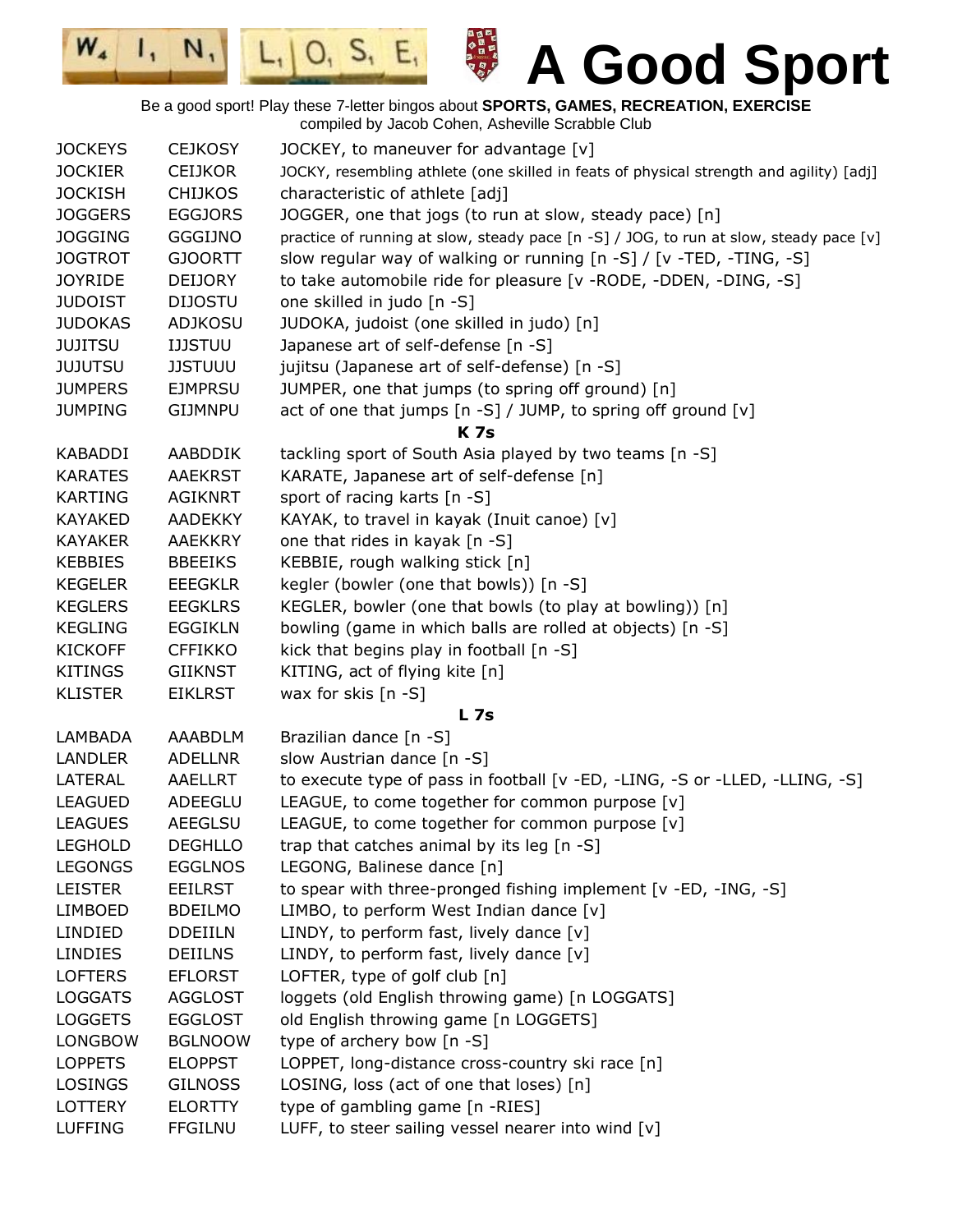日本日本の日本の日本の

 $L_1|0, S_1|E_1|$ 

 $I, N,$ 

 $W_4$ 

| LUGEING        | EGGILNU        | LUGE, to race on luge (small sled) $[v]$                                              |
|----------------|----------------|---------------------------------------------------------------------------------------|
| <b>LUNKERS</b> | <b>EKLNRSU</b> | LUNKER, large game fish [n]                                                           |
|                |                | <b>M</b> 7s                                                                           |
| <b>MAHJONG</b> | <b>AGHJMNO</b> | game of Chinese origin [n -S]                                                         |
| <b>MAMBOED</b> | ABDEMMO        | MAMBO, to perform ballroom dance [v]                                                  |
| <b>MAMBOES</b> | <b>ABEMMOS</b> | MAMBO, to perform ballroom dance [v]                                                  |
| <b>MANEGES</b> | <b>AEEGMNS</b> | MANEGE, art of training and riding horses [n]                                         |
| MANILLE        | AEILLMN        | second highest trump in certain card games [n -S]                                     |
| <b>MARLINS</b> | <b>AILMNRS</b> | MARLIN, marine game fish [n]                                                          |
| <b>MASCOTS</b> | <b>ACMOSST</b> | MASCOT, person, animal, or object believed to bring good luck [n]                     |
| <b>MASHIES</b> | <b>AEHIMSS</b> | MASHIE, golf club [n] / MASHY, mashie (golf club) [n]                                 |
| <b>MATCHED</b> | <b>ACDEHMT</b> | MATCH, to set in competition or opposition [v]                                        |
| <b>MATCHER</b> | <b>ACEHMRT</b> | one that matches (to set in competition or opposition) [n -S]                         |
| <b>MATCHES</b> | <b>ACEHMST</b> | MATCH, to set in competition or opposition [v]                                        |
| <b>MATCHUP</b> | <b>ACHMPTU</b> | setting of two players against each other [n -S]                                      |
| <b>MAXIXES</b> | <b>AEIMSXX</b> | MAXIXE, Brazilian dance [n]                                                           |
| <b>MAZURKA</b> | AAKMRUZ        | Polish dance [n -S]                                                                   |
| <b>MEDALED</b> | ADDEELM        | MEDAL, to honor with medal (commemorative piece of metal) [v]                         |
| <b>MIDIRON</b> | <b>DIIMNOR</b> | golf club $[n -S]$                                                                    |
| <b>MIGGLES</b> | <b>EGGILMS</b> | MIGGLE, mig (type of playing marble) [n]                                              |
| <b>MILINGS</b> | <b>GIILMNS</b> | MILING, activity of running in one-mile race [n]                                      |
| MINISKI        | <b>IIIKMNS</b> | short ski [n -S]                                                                      |
| <b>MINUETS</b> | <b>EIMNSTU</b> | MINUET, to dance minuet (slow, stately dance) [v]                                     |
| <b>MISAIMS</b> | <b>AIIMMSS</b> | MISAIM, to aim badly [v]                                                              |
| <b>MISCUED</b> | <b>CDEIMSU</b> | MISCUE, to make faulty stroke in billiards [v]                                        |
| <b>MISCUES</b> | <b>CEIMSSU</b> | MISCUE, to make faulty stroke in billiards [v]                                        |
| <b>MISFIRE</b> | <b>EFIIMRS</b> | to fail to fire $[v -D, -RING, -S]$                                                   |
| <b>MISHITS</b> | <b>HIIMSST</b> | MISHIT, to hit poorly [v]                                                             |
| <b>MISKICK</b> | <b>CIIKKMS</b> | to kick badly [v -ED, -ING, -S]                                                       |
| MISPLAY        | <b>AILMPSY</b> | to make bad play in game [v -ED, -ING, -S]                                            |
| <b>MISSOUT</b> | <b>IMOSSTU</b> | losing throw of dice [n -S]                                                           |
| <b>MOGULED</b> | DEGLMOU        | provided with bumps of hard snow [adj]                                                |
| <b>MONOSKI</b> | <b>IKMNOOS</b> | single broad ski for both feet [n -S]                                                 |
| <b>MOSHERS</b> | <b>EHMORSS</b> | MOSHER, one that moshes (to engage in frenzied dancing with others at rock concert)   |
| <b>MOSHING</b> | <b>GHIMNOS</b> | MOSH (to engage in frenzied dancing with others at rock concert) [v]                  |
| <b>MUDDERS</b> | <b>DDEMRSU</b> | MUDDER, racehorse that runs well on muddy track [n]                                   |
| <b>MULETAS</b> | <b>AELMSTU</b> | MULETA, red cloth used by matador [n]                                                 |
| <b>MUSHERS</b> | <b>EHMRSSU</b> | MUSHER, one that mushes (to travel over snow with dog sled) [n]                       |
| <b>MUSHING</b> | <b>GHIMNSU</b> | advancing across snow by dogsled [n -S] / MUSH, to travel over snow with dog sled [v] |
| <b>MUSICAL</b> | <b>ACILMSU</b> | play in which dialogue is interspersed with songs and dances [n -S]                   |
| <b>MUTUELS</b> | <b>ELMSTUU</b> | MUTUEL, system of betting on races [n]                                                |
|                |                | <b>N</b> 7s                                                                           |
| <b>NELSONS</b> | <b>ELNNOSS</b> | NELSON, wrestling hold [n]                                                            |
| <b>NETBALL</b> | ABELLNT        | team game similar to basketball [n -S]                                                |
| <b>NIBLICK</b> | <b>BCIIKLN</b> | golf club [n -S]                                                                      |
| <b>NIMRODS</b> | <b>DIMNORS</b> | NIMROD, hunter (one that hunts (to pursue for food or sport)) [n]                     |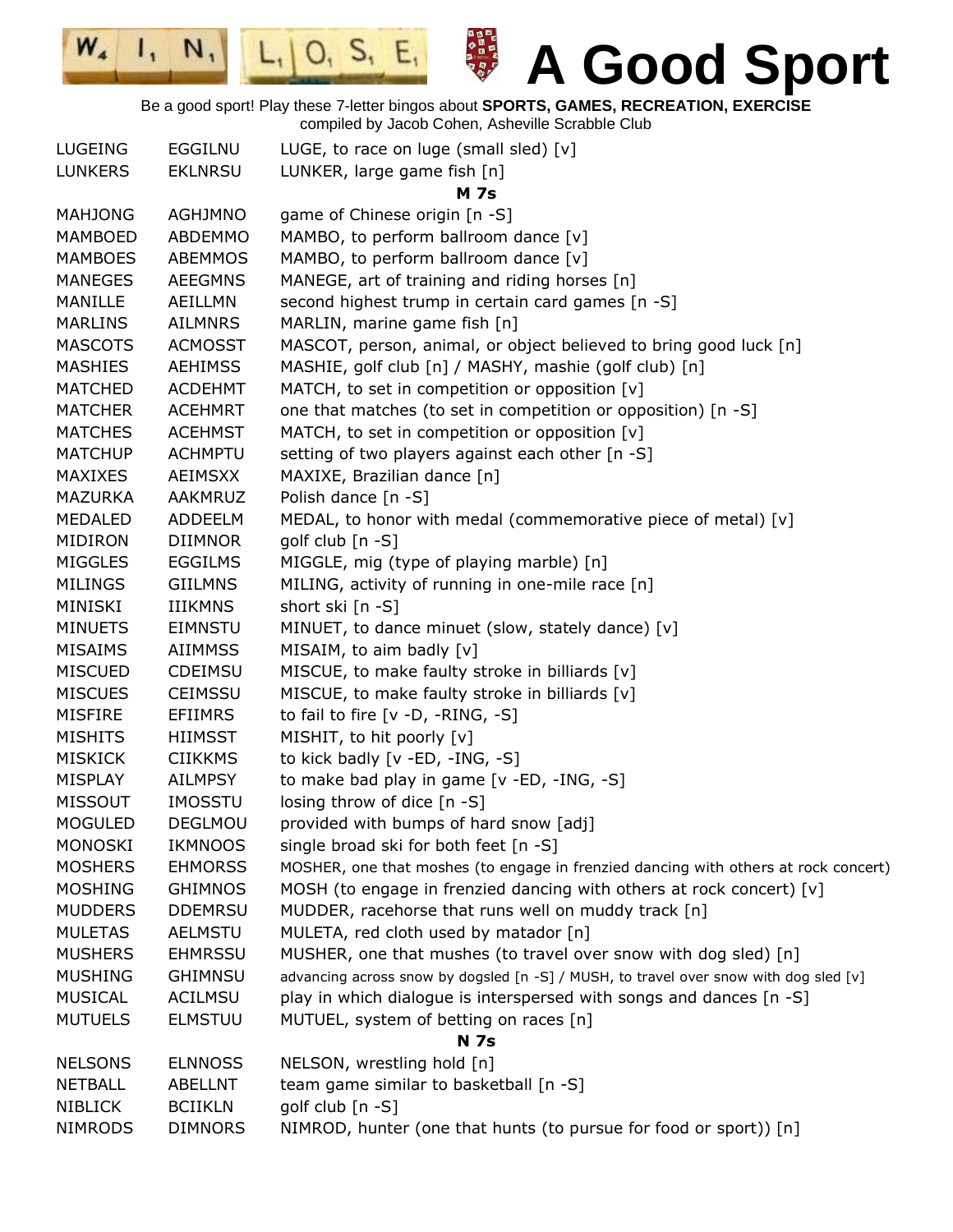日本日本の日本の日本の

 $L_1|0, S_1|E_1$ 

 $W_{4}$ 

 $\mathbf{I}_1$ 

N,

| <b>NINEPIN</b>                   | EIINNNP                          | wooden pin used in bowling game [n -S]                                              |
|----------------------------------|----------------------------------|-------------------------------------------------------------------------------------|
| <b>NOBBLED</b>                   | <b>BBDELNO</b>                   | NOBBLE, to disable racehorse [v]                                                    |
| <b>NOBBLER</b>                   | <b>BBELNOR</b>                   | one that nobbles (to disable racehorse) [n -S]                                      |
| <b>NOBBLES</b>                   | <b>BBELNOS</b>                   | NOBBLE, to disable racehorse [v]                                                    |
| <b>NOCKING</b>                   | <b>CGIKNNO</b>                   | NOCK, to notch bow or arrow [v]                                                     |
| <b>NONFANS</b>                   | <b>AFNNNOS</b>                   | NONFAN, person who is not fan (enthusiast) [n]                                      |
| <b>NONGAME</b>                   | AEGMNNO                          | not hunted for food, sport, or fur [adj]                                            |
| <b>NUBBERS</b>                   | <b>BBENRSU</b>                   | NUBBER, weakly hit baseball that was not bunted [n]                                 |
|                                  |                                  | <b>07s</b>                                                                          |
| <b>OARSMAN</b>                   | <b>AAMNORS</b>                   | person who rows boat [n -MEN]                                                       |
| <b>OFFSIDE</b>                   | <b>DEFFIOS</b>                   | improper football play [n -S]                                                       |
| <b>OUTDRAG</b>                   | <b>ADGORTU</b>                   | to surpass in drag racing [v -GGED, -GGING, -S]                                     |
| <b>OUTDRAW</b>                   | <b>ADORTUW</b>                   | to attract larger audience than [v -REW, -N, -ING, -S]                              |
| <b>OUTFISH</b>                   | <b>FHIOSTU</b>                   | to surpass in fishing [v -ED, -ING, -ES]                                            |
| <b>OUTHITS</b>                   | <b>HIOSTTU</b>                   | OUTHIT, to get more hits than [v]                                                   |
| <b>OUTHUNT</b>                   | <b>HNOTTUU</b>                   | to surpass in hunting [v -ED, -ING, -S]                                             |
| <b>OUTJUMP</b>                   | <b>JMOPTUU</b>                   | to surpass in jumping [v -ED, -ING, -S]                                             |
| <b>OUTKICK</b>                   | <b>CIKKOTU</b>                   | to surpass in kicking [v -ED, -ING, -S]                                             |
| <b>OUTLEAD</b>                   | ADELOTU                          | to surpass in leading [v -LED, -ING, -S]                                            |
| <b>OUTPASS</b>                   | <b>AOPSSTU</b>                   | to excel in passing football [v -ED, -ING, -ES]                                     |
| <b>OUTPLAY</b>                   | <b>ALOPTUY</b>                   | to excel or defeat in game [v -ED, -ING, -S]                                        |
| <b>OUTRACE</b>                   | <b>ACEORTU</b>                   | to run faster or farther than [v -D, -CING, -S]                                     |
| <b>OUTRIDE</b>                   | <b>DEIORTU</b>                   | to ride faster or better than [v -RODE, -DDEN, -DING, -S]                           |
| <b>OUTRIGS</b>                   | <b>GIORSTU</b>                   | OUTRIG, to equip (boat) with outriggers (projections having floats) [v]             |
| <b>OUTROWS</b>                   |                                  |                                                                                     |
| <b>OUTRUNS</b>                   | <b>OORSTUW</b><br><b>NORSTUU</b> | OUTROW, to surpass in rowing [v]<br>OUTRUN, to run faster than [v]                  |
| <b>OUTRUSH</b>                   | <b>HORSTUU</b>                   | to surpass in rushing [v -ED, -ING, -ES]                                            |
| <b>OUTSAIL</b>                   | <b>AILOSTU</b>                   | to sail faster than [v -ED, -ING, -S]                                               |
| <b>OUTSOAR</b>                   |                                  |                                                                                     |
|                                  | <b>AOORSTU</b><br><b>IMOSTUW</b> | to soar beyond [v -ED, -ING, -S]                                                    |
| <b>OUTSWIM</b>                   |                                  | to swim faster or farther than [v -WAM, -WUM, -MMING, -S]                           |
| <b>OUTTROT</b><br><b>OUTVIED</b> | <b>OORTTTU</b>                   | to surpass in trotting [v -TTED, -TTING, -S]                                        |
|                                  | <b>DEIOTUV</b>                   | OUTVIE, to surpass in competition [v]                                               |
| <b>OUTVIES</b>                   | <b>EIOSTUV</b>                   | OUTVIE, to surpass in competition [v]                                               |
| <b>OUTWALK</b>                   | <b>AKLOTUW</b>                   | to surpass in walking [v -ED, -ING, -S]<br><b>P</b> 7s                              |
| <b>PACHISI</b>                   | <b>ACHIIPS</b>                   | board game of India [n -S]                                                          |
| PADDLED                          |                                  |                                                                                     |
|                                  | <b>ADDDELP</b>                   | PADDLE, to propel with broad-bladed implement [v]                                   |
| <b>PADDLER</b>                   | <b>ADDELPR</b>                   | one that paddles (to propel with broad-bladed implement) [n -S]                     |
| <b>PADDLES</b>                   | <b>ADDELPS</b>                   | PADDLE, to propel with broad-bladed implement [v]                                   |
| <b>PADDOCK</b>                   | <b>ACDDKOP</b>                   | to confine in enclosure for horses [v -ED, -ING, -S]                                |
| <b>PADNAGS</b>                   | <b>AADGNPS</b>                   | PADNAG, horse that moves along at easy pace [n]                                     |
| PALADIN                          | AADILNP                          | knightly champion [n -S]                                                            |
| <b>PALFREY</b>                   | <b>AEFLPRY</b>                   | riding horse [n -S]                                                                 |
| PALOOKA                          | <b>AAKLOOP</b>                   | inferior boxer [n -S]                                                               |
| <b>PANFISH</b>                   | <b>AFHINPS</b>                   | to fish for any small fish that can be fried whole [v -ED, -ING, -ES]               |
| <b>PARKOUR</b>                   | AKOPRRU                          | sport of traversing environmental obstacles by running, climbing, or leaping [n -S] |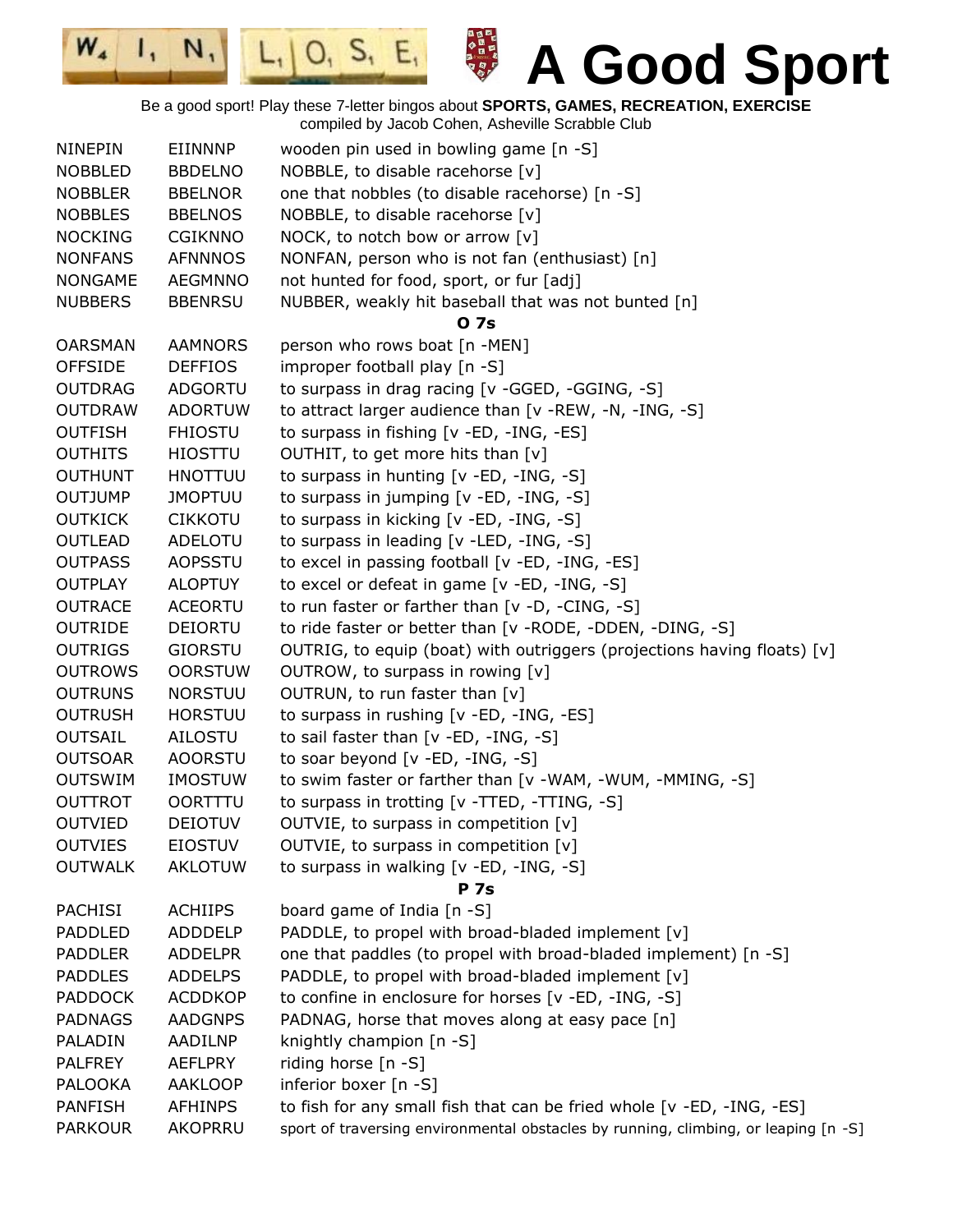日本日本の日本の

 $|0, 5, E,$ 

 $W_{4}$ 

 $\mathbf{I}_{1}$ 

 $N,$ 

| <b>PARLAYS</b> | <b>AALPRSY</b> | PARLAY, to bet original wager and its winnings on subsequent event [v]   |
|----------------|----------------|--------------------------------------------------------------------------|
| <b>PARRING</b> | <b>AGINPRR</b> | PAR, to shoot in standard number of strokes in golf [v]                  |
| <b>PASSADO</b> | <b>AADOPSS</b> | forward thrust in fencing [n -S or -ES]                                  |
| <b>PATHWAY</b> | <b>AAHPTWY</b> | path (trodden way or track) [n -S]                                       |
| <b>PATZERS</b> | <b>AEPRSTZ</b> | PATZER, inept chess player [n]                                           |
| <b>PAVANES</b> | <b>AAENPSV</b> | PAVANE, pavan (slow, stately dance) [n]                                  |
| <b>PEDALOS</b> | <b>ADELOPS</b> | PEDALO, paddleboat powered by pedals [n]                                 |
| <b>PEEPBOS</b> | <b>BEEOPPS</b> | PEEPBO, game of peekaboo [n]                                             |
| <b>PELOTAS</b> | <b>AELOPST</b> | PELOTA, court game of Spanish origin [n]                                 |
| <b>PELOTON</b> | <b>ELNOOPT</b> | main body of riders in bicycle race [n -S]                               |
| <b>PEPTALK</b> | <b>AEKLPPT</b> | to inspire enthusiasm in by intense, emotional talk [v -ED, -ING, -S]    |
| <b>PHYSEDS</b> | <b>DEHPSSY</b> | PHYSED, physical education [n]                                           |
| <b>PICKOFF</b> | <b>CFFIKOP</b> | play in baseball [n -S]                                                  |
| PICQUET        | <b>CEIPQTU</b> | piquet (card game) [n -S]                                                |
| PIGSKIN        | <b>GIIKNPS</b> | skin of pig [n -S]                                                       |
| <b>PINATAS</b> | <b>AAINPST</b> | PINATA, pottery jar used in Mexican game [n]                             |
| PINBALL        | ABILLNP        | to move abruptly from one place to another [v -ED, -ING, -S]             |
| PINOCLE        | <b>CEILNOP</b> | pinochle (card game) [n -S]                                              |
| <b>PIQUETS</b> | <b>EIPOSTU</b> | PIQUET, card game [n]                                                    |
| PIRAGUA        | AAGIPRU        | dugout canoe $[n -S]$                                                    |
| <b>PIROGUE</b> | EGIOPRU        | piragua (dugout canoe) [n -S]                                            |
| PIROQUE        | EIOPQRU        | piragua (dugout canoe) [n -S]                                            |
| <b>PISCARY</b> | <b>ACIPRSY</b> | place for fishing [n -RIES]                                              |
| <b>PITCHED</b> | <b>CDEHIPT</b> | PITCH, to throw (to propel through air with movement of arm) [v]         |
| <b>PITCHES</b> | <b>CEHIPST</b> | PITCH, to throw (to propel through air with movement of arm) [v]         |
| <b>PLACING</b> | <b>ACGILNP</b> | state of being ranked in race [n -S]                                     |
| <b>PLATOON</b> | <b>ALNOOPT</b> | to alternate with another player at same position [v -ED, -ING, -S]      |
| <b>PLAYERS</b> | <b>AELPRSY</b> | PLAYER, one that plays (to engage in amusement or sport) [n]             |
| <b>PLAYING</b> | <b>AGILNPY</b> | PLAY, to engage in amusement or sport [v]                                |
| <b>PLAYOFF</b> | <b>AFFLOPY</b> | series of games played to determine championship [n -S]                  |
| <b>PLINKED</b> | <b>DEIKLNP</b> | PLINK, to shoot at random targets [v]                                    |
| <b>PLINKER</b> | <b>EIKLNPR</b> | one that plinks (to shoot at random targets) [n -S}                      |
| <b>POACHED</b> | <b>ACDEHOP</b> | POACH, to trespass for purpose of taking game or fish [v]                |
| <b>POACHER</b> | <b>ACEHOPR</b> | one that poaches (to trespass for purpose of taking game or fish) [n -S] |
| <b>POACHES</b> | <b>ACEHOPS</b> | POACH, to trespass for purpose of taking game or fish [v]                |
| POGOING        | <b>GGINOOP</b> | POGO, to jump up and down as if on pogo stick [v]                        |
| <b>POINTES</b> | <b>EINOPST</b> | POINTE, ballet position [n]                                              |
| <b>POLKAED</b> | <b>ADEKLOP</b> | POLKA, to perform lively dance [v]                                       |
| <b>POLOIST</b> | <b>ILOOPST</b> | polo player [n -S]                                                       |
| <b>PONTONS</b> | <b>NNOOPST</b> | PONTON, pontoon (flat-bottomed boat) [n]                                 |
| <b>PONTOON</b> | <b>NNOOOPT</b> | flat-bottomed boat [n -S] / [v -ED, -ING, -S]                            |
| <b>POPOUTS</b> | <b>OOPPSTU</b> | POPOUT, type of out in baseball [n]                                      |
| <b>PORTAGE</b> | <b>AEGOPRT</b> | to transport from one navigable waterway to another [v -D, -GING, -S]    |
| <b>POTSIES</b> | <b>EIOPSST</b> | POTSIE, potsy (children's game) [n] / POTSY, children's game [n]         |
| <b>POTZERS</b> | <b>EOPRSTZ</b> | POTZER, patzer (inept chess player) [n]                                  |
| PREDIVE        | <b>DEEIPRV</b> | preceding dive [adj]                                                     |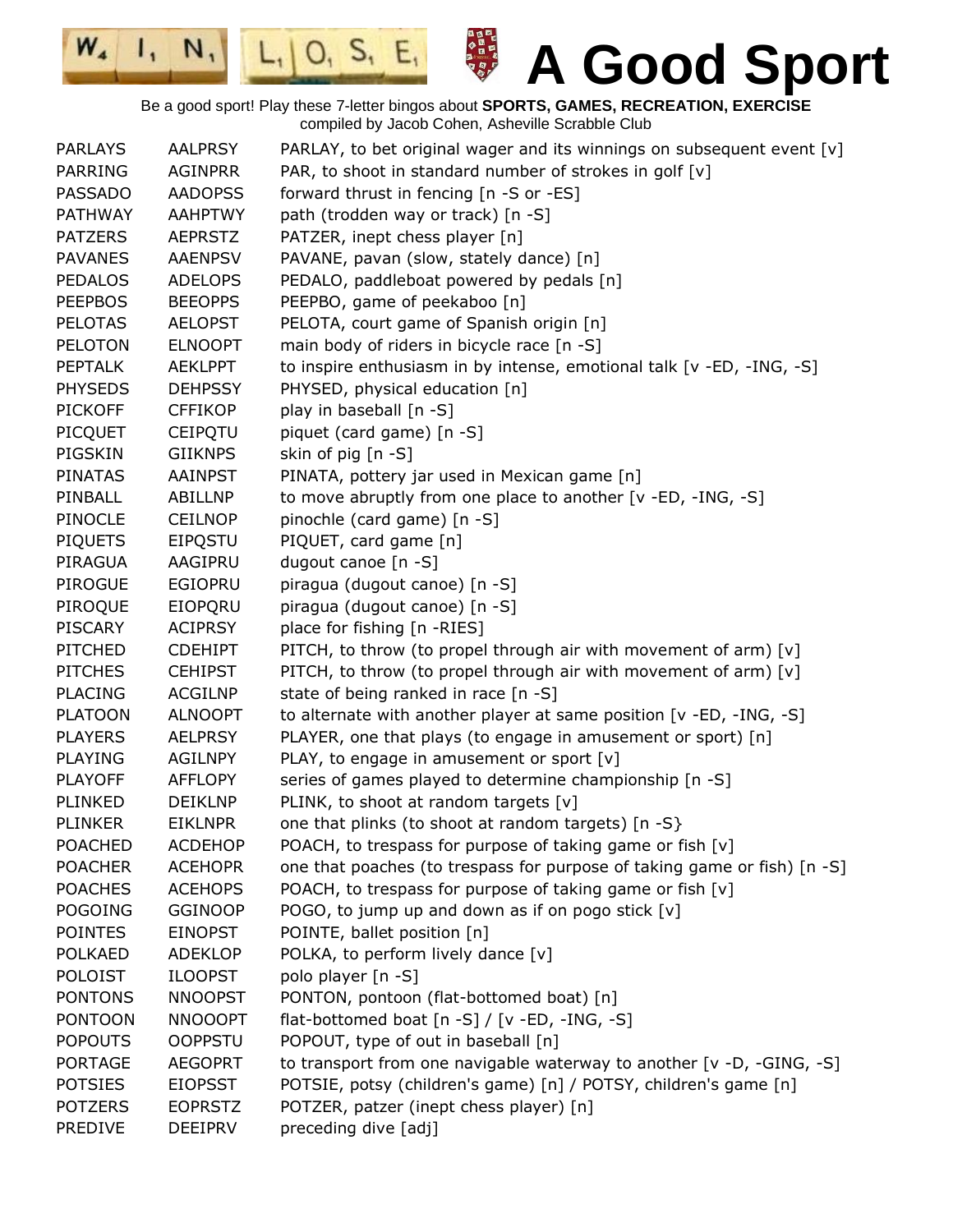$L_1|0, S_1 E_1$ **A Good Sport** Be a good sport! Play these 7-letter bingos about **SPORTS, GAMES, RECREATION, EXERCISE** compiled by Jacob Cohen, Asheville Scrabble Club PREGAME AEEGMPR to consume alcohol before game [v -D, -MING, -S] PRELIMS EILMPRS PRELIM, preliminary match [n] PREMEET EEEMPRT preceding meet [adj] PRERACE ACEEPRR preceding race [adj] PRIMERO EIMOPRR card game [n -S] PROETTE EEOPRTT female professional athlete [n -S] PROMOTE EMOOPRT to contribute to progress of [v -D, -TING, -S] PUSHUPS HPPSSUU PUSHUP, type of exercise [n] PUTOUTS OPSTTUU PUTOUT, act of causing out in baseball [n] PUTTERS EPRSTTU PUTTER, to occupy oneself in leisurely or ineffective manner [v] PUTTING GINPTTU PUTT, to hit with light stroke in golf [v] **Q 7s** QIGONGS GGINOQS QIGONG, Chinese system of physical exercises [n] QUARTES AEQRSTU QUARTE, fencing thrust [n] QUATRES AEQRSTU QUATRE, four at cards or dice [n] QUINELA AEILNQU quinella (type of bet in horse racing) [n -S] QUINTES EINQSTU QUINTE, position in fencing [n] QUIRTED DEIQRTU QUIRT, to strike with riding whip [v] QUOITED DEIOQTU QUOIT, to play throwing game similar to ringtoss  $[v]$ **R 7s** RABASKA AAABKRS large canoe [n -S] RABBITS ABBIRST RABBIT, to hunt rabbits (rodent-like mammals) [v] RACINGS ACGINRS RACING, sport of engaging in contests of speed [n] RACINOS ACINORS RACINO, racetrack at which slot machines are available [n] RACQUET ACEQRTU lightweight implement used in various ball games [n -S] RAFTING AFGINRT sport of traveling down river on raft [n -S] RAGTIME AEGIMRT style of American dance music [n -S] RALLYES AELLRSY RALLYE, type of automobile race [n] RANDANS AADNNRS RANDAN, boat rowed by three persons [n] RASSLED ADELRSS RASSLE, to wrestle (to engage in type of hand-to-hand contest)  $[v]$ RASSLER AELRRSS wrestler (one that wrestles (to engage in type of hand-to-hand contest)) [n -S] RASSLES AELRSSS RASSLE, to wrestle (to engage in type of hand-to-hand contest) [v] RATTING AGINRTT RAT, to hunt rats (long-tailed rodents) [v] RAVIEST AEIRSTV RAVEY, characteristic of rave (all-night dance party with fast electronic music) [adj] RECHEAT ACEEHRT hunting call [n -S] REDBONE BDEENOR hunting dog [n -S] REDOWAS ADEORSW REDOWA, lively dance [n] REEFERS EEEFRRS REEFER, one that reefs (to reduce area of sail) [n]

REEFING EEFGINR REEF, to reduce area of sail [v]

RELEVES EEELRSV RELEVE, raising onto toe in ballet [n]

REGATTA AAEGRTT boat race [n -S]

REFENCE CEEEFNR FENCE, to practice art of fencing [v -D, -CING, -S] REFEREE EEEFRR to supervise play in certain sports [v -D, -ING, -S]

REPLAYS AELPRSY REPLAY, PLAY, to engage in amusement or sport [v]

REFFING EFFGINR work of referee [n -S] / REF, to referee (to supervise play in certain sports) [v]

REMATCH ACEHMRT MATCH, to set in competition or opposition [v -ED, -ING, -ES]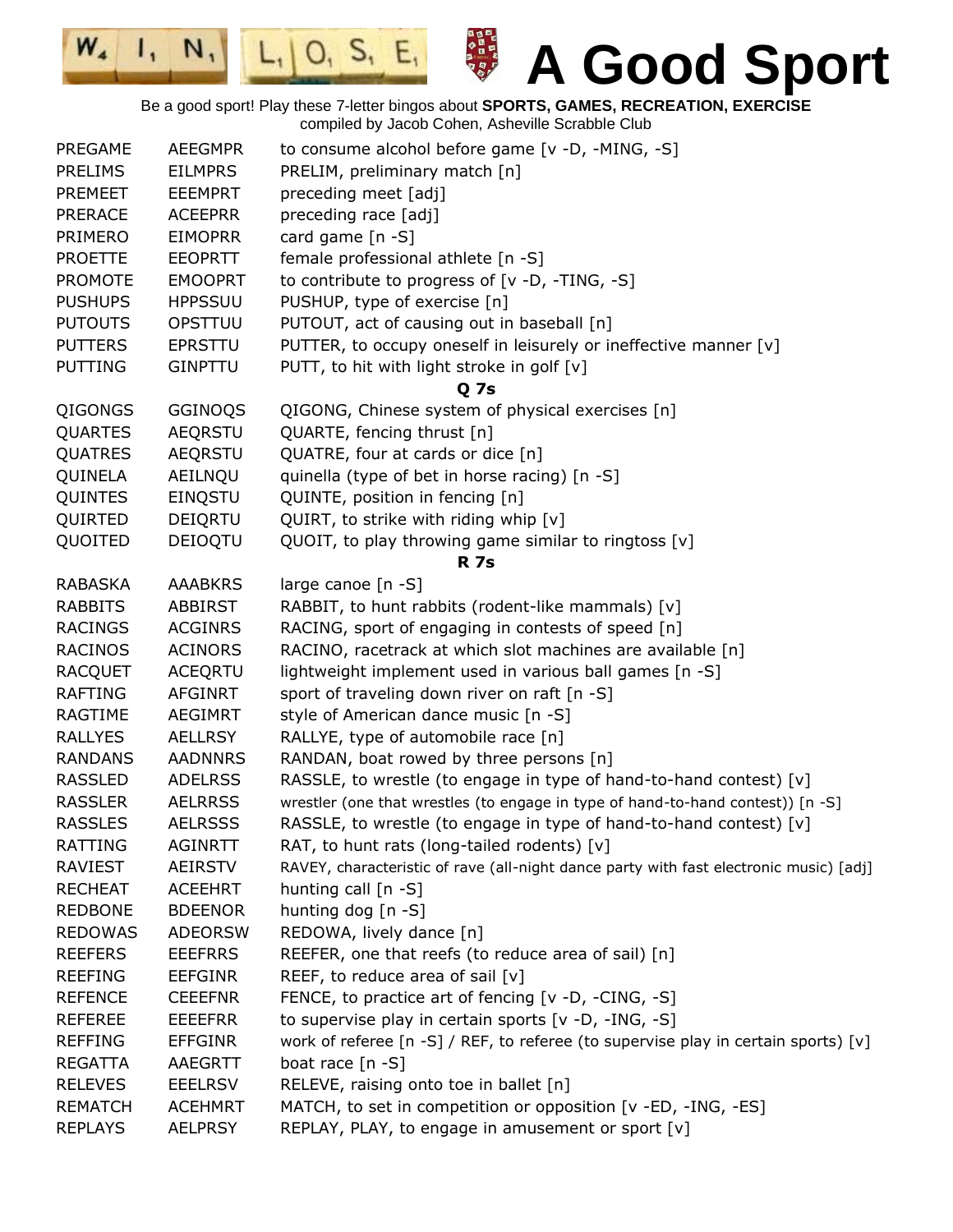

 $W_{4}$ 

 $\mathbf{I}_{1}$ 



**A Good Sport**

Be a good sport! Play these 7-letter bingos about **SPORTS, GAMES, RECREATION, EXERCISE** compiled by Jacob Cohen, Asheville Scrabble Club

| <b>RESCORE</b> | <b>CEEORRS</b> | SCORE, to make point in game or contest [v -D, -RING, -S]                             |
|----------------|----------------|---------------------------------------------------------------------------------------|
| <b>RETEAMS</b> | <b>AEEMRST</b> | RETEAM, TEAM, to form team (group of persons associated in joint action) [v]          |
| <b>RETRACK</b> | <b>ACEKRRT</b> | TRACK, to follow marks left by animal, person, or vehicle [v -ED, -ING, -S]           |
| <b>RHUMBAS</b> | <b>ABHMRSU</b> | RHUMBA, to rumba (to perform ballroom dance) [v]                                      |
| <b>RHYTHMS</b> | <b>HHMRSTY</b> | RHYTHM, movement or procedure with uniform recurrence of strong and weak elements [n] |
| <b>RIBBIES</b> | <b>BBEIIRS</b> | RIBBIE, run batted in [n]                                                             |
| <b>RIDINGS</b> | <b>DGIINRS</b> | RIDING, act of one that rides [n]                                                     |
| RIKISHI        | <b>HIIIKRS</b> | sumo wrestler [n RIKISHI]                                                             |
| <b>RINGTAW</b> | <b>AGINRTW</b> | game of marbles [n -S]                                                                |
| RIPCORD        | <b>CDIOPRR</b> | cord pulled to release parachute [n -S]                                               |
| <b>RIPOSTE</b> | <b>EIOPRST</b> | to make return thrust in fencing $[v -D, -TING, -S]$                                  |
| <b>RIPOSTS</b> | <b>IOPRSST</b> | RIPOST, to riposte (to make return thrust in fencing) [v]                             |
| RIVALED        | ADEILRV        | RIVAL, to strive to equal or surpass [v]                                              |
| <b>RIVALRY</b> | AILRRVY        | competition [n -RIES]                                                                 |
| <b>ROADEOS</b> | <b>ADEOORS</b> | ROADEO, competition for truck drivers [n]                                             |
| <b>RODEOED</b> | <b>DDEEOOR</b> | RODEO, to perform cowboy skills in contest [v]                                        |
| <b>RODNEYS</b> | <b>DENORSY</b> | RODNEY, small fishing boat [n]                                                        |
| <b>ROLLOUT</b> | <b>LLOORTU</b> | type of play in football [n -S]                                                       |
| <b>ROOKIES</b> | <b>EIKOORS</b> | ROOKIE, novice (person new to any field or activity) [n]                              |
| <b>ROOTERS</b> | <b>EOORRST</b> | ROOTER, one that gives encouragement or support [n]                                   |
| <b>ROQUETS</b> | <b>EOQRSTU</b> | ROQUET, to cause one's own ball to hit another in croquet [v]                         |
| <b>ROUTING</b> | <b>GINORTU</b> | ROUT, to defeat overwhelmingly [v]                                                    |
| <b>ROWBOAT</b> | <b>ABOORTW</b> | small boat designed to be rowed [n -S]                                                |
| <b>ROWINGS</b> | <b>GINORSW</b> | ROWING, sport of racing in light, long, and narrow rowboats [n]                       |
| <b>RUGBIES</b> | <b>BEGIRSU</b> | RUGBY, form of football [n]                                                           |
| <b>RUGGERS</b> | <b>EGGRRSU</b> | RUGGER, rugby (form of football) [n]                                                  |
| <b>RUMBAED</b> | ABDEMRU        | RUMBA, to perform ballroom dance [v]                                                  |
| <b>RUMMIES</b> | EIMMRSU        | RUMMY, card game [n]                                                                  |
| <b>RUNBACK</b> | <b>ABCKNRU</b> | type of run in football [n -S]                                                        |
| <b>RUNLESS</b> | <b>ELNRSSU</b> | scoring no runs in baseball [adj]                                                     |
| <b>RUNNERS</b> | <b>ENNRRSU</b> | RUNNER, one that runs (to move by rapid steps) [n]                                    |
| <b>RUNNING</b> | GINNNRU        | race [n -S] / RUN, to move by rapid steps [v]                                         |
| <b>RUSHING</b> | <b>GHINRSU</b> | yardage gained in football by running plays [n -S]                                    |
|                |                | <b>S7s</b>                                                                            |
| <b>SAFARIS</b> | <b>AAFIRSS</b> | SAFARI, to go on hunting expedition [v]                                               |
| <b>SAILING</b> | <b>AGIILNS</b> | act of one that sails [n -S]                                                          |
| <b>SALCHOW</b> | <b>ACHLOSW</b> | figure-skating jump [n -S]                                                            |
| <b>SALTANT</b> | <b>AALNSTT</b> | jumping or dancing [adj]                                                              |
| <b>SAMADHI</b> | <b>AADHIMS</b> | state of concentration in yoga [n -S]                                                 |
| <b>SAMBAED</b> | <b>AABDEMS</b> | SAMBA, to perform Brazilian dance [v]                                                 |
| <b>SAMPANS</b> | <b>AAMNPSS</b> | SAMPAN, flat-bottomed Chinese skiff [n]                                               |
| SANDLOT        | <b>ADLNOST</b> | vacant lot [n -S]                                                                     |
| <b>SARDANA</b> | <b>AAADNRS</b> | Spanish folk dance [n -S]                                                             |
| <b>SAVATES</b> | AAESSTV        | SAVATE, pugilistic sport [n]                                                          |
| <b>SCHNEID</b> | <b>CDEHINS</b> | losing streak $[n - S]$                                                               |
| <b>SCLAFFS</b> | <b>ACFFLSS</b> | SCLAFF, to strike ground with club before hitting ball in golf [v]                    |
|                |                |                                                                                       |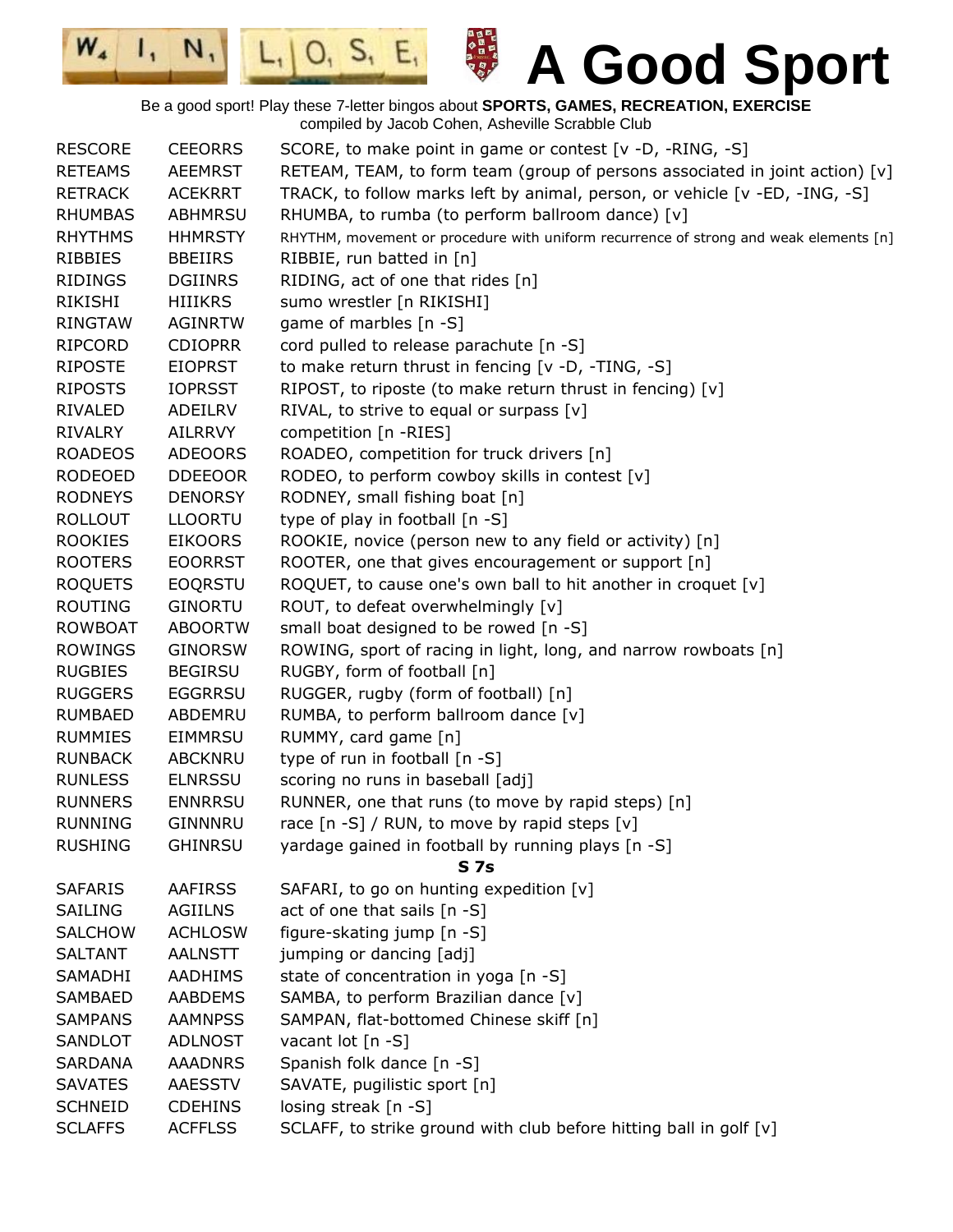日本日本の日本の

 $|0, 5, E,$ 

 $W_{4}$ 

 $\mathbf{I}_{1}$ 

 $N,$ 

| <b>SCORERS</b> | <b>CEORRSS</b> | SCORER, one that scores (to make point in game or contest) [n]                                                             |
|----------------|----------------|----------------------------------------------------------------------------------------------------------------------------|
| <b>SCORING</b> | <b>CGINORS</b> | act of scoring in game [n -S] / SCORE, to make point in game or contest [v]                                                |
| <b>SCUBAED</b> | <b>ABCDESU</b> | SCUBA, to swim underwater using breathing device with compressed air $[v]$                                                 |
| <b>SCULLED</b> | <b>CDELLSU</b> | SCULL, to propel with type of oar $[v]$                                                                                    |
| <b>SCULLER</b> | <b>CELLRSU</b> | one that sculls (to propel with type of oar) [n -S]                                                                        |
| <b>SEALERY</b> | <b>AEELRSY</b> | occupation of hunting seals [n -RIES]                                                                                      |
| <b>SEALING</b> | <b>AEGILNS</b> | hunting of seals [n -S]                                                                                                    |
| <b>SECONDE</b> | <b>CDEENOS</b> | position in fencing [n -S]                                                                                                 |
| <b>SEMIPRO</b> | <b>EIMOPRS</b> | one who is engaged in some field or sport for pay on part-time basis [n -S]                                                |
| <b>SENSEIS</b> | <b>EEINSSS</b> | SENSEI, teacher of Japanese martial arts [n]                                                                               |
| <b>SEPTIME</b> | <b>EEIMPST</b> | position in fencing [n -S]                                                                                                 |
| <b>SETBACK</b> | <b>ABCEKST</b> | defeat [n -S]                                                                                                              |
| <b>SETLINE</b> | <b>EEILNST</b> | strong fishing line [n -S]                                                                                                 |
| <b>SHANKED</b> | <b>ADEHKNS</b> | SHANK, to hit sharply to right, as golf ball [v]                                                                           |
| <b>SHIKARI</b> | AHIIKRS        | shikaree (big game hunter) [n -S]                                                                                          |
| <b>SHIKARS</b> | <b>AHIKRSS</b> | SHIKAR, to hunt (to pursue for food or sport) [v]                                                                          |
| <b>SHINDIG</b> | <b>DGHIINS</b> | elaborate dance or party [n -S]                                                                                            |
| <b>SHINDYS</b> | <b>DHINSSY</b> | SHINDY, shindig (elaborate dance or party) [n]                                                                             |
| <b>SHINNEY</b> | <b>EHINNSY</b> | to play form of hockey [v -ED, -ING, -S]                                                                                   |
| <b>SHUTOUT</b> | <b>HOSTTUU</b> | game in which one team fails to score [n -S]                                                                               |
| <b>SIDEARM</b> | <b>ADEIMRS</b> | to pitch ball at or below shoulder level [v -ED, -ING, -S]                                                                 |
| <b>SKANKED</b> | <b>ADEKKNS</b> | SKANK, to dance in loose-limbed manner [v]                                                                                 |
| <b>SKANKER</b> | <b>AEKKNRS</b> | one that skanks (to dance in loose-limbed manner) [n -S]                                                                   |
| <b>SKATERS</b> | <b>AEKRSST</b> | SKATER, one that skates (to glide over ice or ground on skates (shoes fitted with runners or wheels)) [n]                  |
| <b>SKATING</b> | <b>AGIKNST</b> | sport of gliding on skates [n -S] / SKATE, to glide over ice or ground on skates (shoes fitted with runners or wheels) [v] |
| <b>SKEEING</b> | <b>EEGIKNS</b> | SKEE, to ski (to travel on skis (long, narrow strips of wood or metal)) [v]                                                |
| <b>SKEETER</b> | <b>EEEKRST</b> | skeet shooter [n -S]                                                                                                       |
| <b>SKIABLE</b> | <b>ABEIKLS</b> | capable of being skied over [adj]                                                                                          |
| <b>SKIBOBS</b> | <b>BBIKOSS</b> | SKIBOB, to ride bike-like vehicle with skis instead of wheels [v]                                                          |
| <b>SKIINGS</b> | <b>GIIKNSS</b> | SKIING, sport of traveling on skis [n]                                                                                     |
| <b>SKINNED</b> | <b>DEIKNNS</b> | SKIN, to strip or deprive of skin (membranous tissue covering body of animal) [v]                                          |
| <b>SKINNER</b> | <b>EIKNNRS</b> | one that skins (to strip or deprive of skin (membranous tissue covering body of animal)) [n -S]                            |
| <b>SKIPPED</b> | <b>DEIKPPS</b> | SKIP, to move with light springing steps [v]                                                                               |
| <b>SKITTLE</b> | <b>EIKLSTT</b> | wooden pin used in bowling game [n -S]                                                                                     |
| <b>SKIWEAR</b> | <b>AEIKRSW</b> | clothing suitable for wear while skiing [n SKIWEAR]                                                                        |
| <b>SKUNKED</b> | <b>DEKKNSU</b> | SKUNK, to defeat overwhelmingly [v]                                                                                        |
| <b>SKYDIVE</b> | <b>DEIKSVY</b> | to parachute from airplane for sport [v -D or -DOVE, -VING, -S]                                                            |
| <b>SKYSURF</b> | <b>FKRSSUY</b> | to perform maneuvers during free fall while riding on skyboard [v -ED, -ING, -S]                                           |
| <b>SLAHALS</b> | <b>AAHLLSS</b> | SLAHAL, lahal (team game played by indigenous peoples of Pacific Northwest) [n]                                            |
| <b>SLALOMS</b> | <b>ALLMOSS</b> | SLALOM, to ski in zigzag course [v]                                                                                        |
| <b>SLUGGED</b> | <b>DEGGLSU</b> | SLUG, to strike heavily [v]                                                                                                |
| <b>SLUGGER</b> | <b>EGGLRSU</b> | one that slugs (to strike heavily) [n -S]                                                                                  |
| <b>SLUMPED</b> | <b>DELMPSU</b> | SLUMP, to fall or sink suddenly [v]                                                                                        |
| <b>SLURVES</b> | <b>ELRSSUV</b> | SLURVE, type of pitch in baseball [n]                                                                                      |
| <b>SNAGGER</b> | <b>AEGGNRS</b> | person who uses illegal fishing methods [n -S]                                                                             |
| SNELLED        | <b>DEELLNS</b> | SNELL, to attach short line to fishhook [v]                                                                                |
|                |                |                                                                                                                            |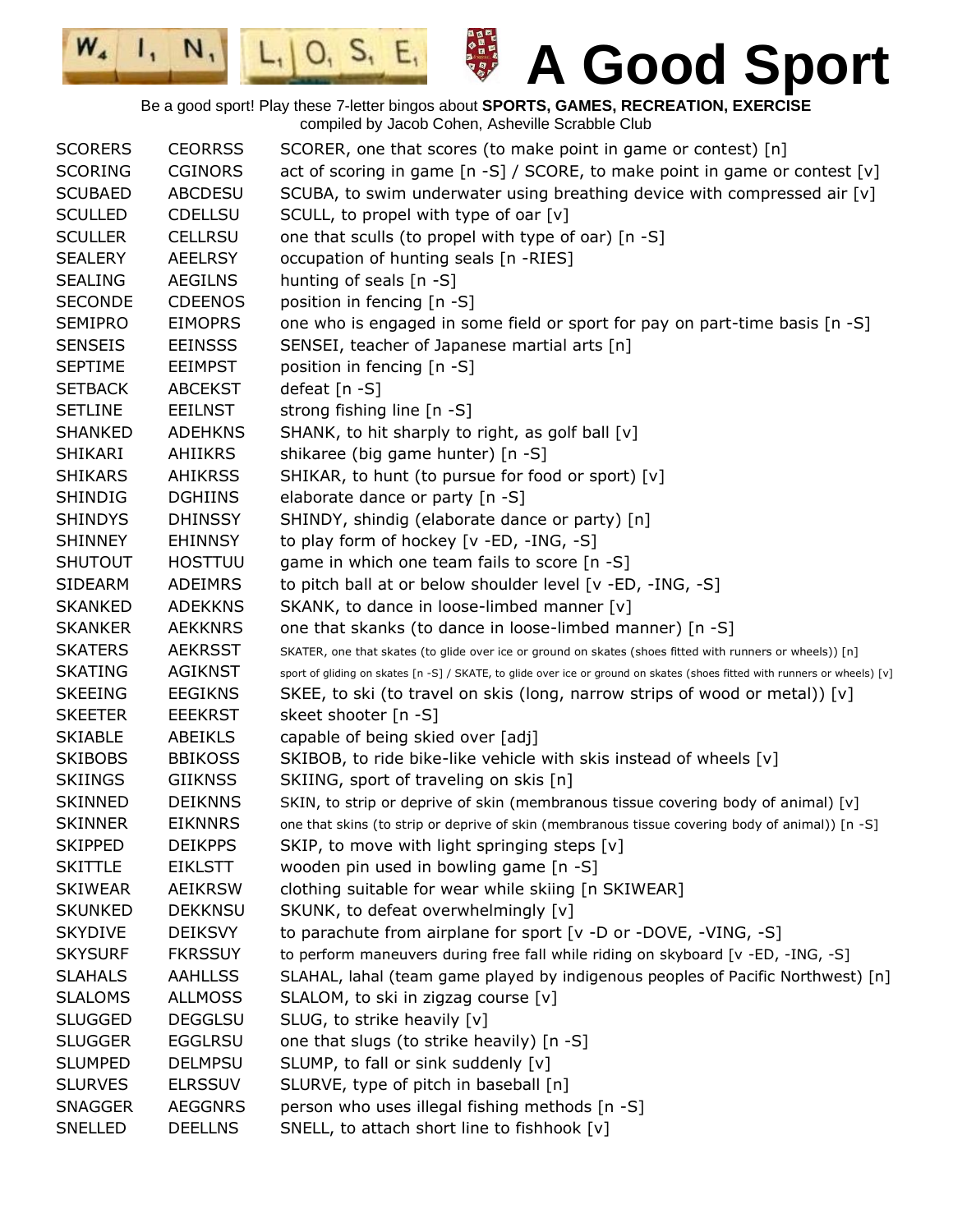日本日本の日本の

 $|0, 5, E,$ 

 $W_{4}$ 

 $\mathbf{I}_{1}$ 

 $N,$ 

| <b>SNORKEL</b> | <b>EKLNORS</b> | to swim underwater with type of breathing device [v -ED, -ING, -S or -LLED, -LLING, -S]                      |
|----------------|----------------|--------------------------------------------------------------------------------------------------------------|
| SOARING        | <b>AGINORS</b> | sport of flying in heavier-than-air craft without power [n -S]                                               |
| <b>SOCCERS</b> | <b>CCEORSS</b> | SOCCER, type of ball game [n]                                                                                |
| <b>SOUKOUS</b> | <b>KOOSSUU</b> | dance music in Democratic Republic of Congo [n -ES]                                                          |
| <b>SPITTER</b> | <b>EIPRSTT</b> | spitball (type of pitch in baseball) [n -S]                                                                  |
| <b>SPOORED</b> | <b>DEOOPRS</b> | SPOOR, to track animal [v]                                                                                   |
| <b>SPOORER</b> | <b>EOOPRRS</b> | one that spoors (to track animal) [n -S]                                                                     |
| <b>SPORTED</b> | <b>DEOPRST</b> | SPORT, to frolic (to play and run about merrily) [v]                                                         |
| <b>SPORTER</b> | <b>EOPRRST</b> | one that sports (to frolic (to play and run about merrily)) [n -S]                                           |
| <b>SPORTIF</b> | <b>FIOPRST</b> | person who is active or interested in physical competitions [n -S]                                           |
| <b>SPRINGE</b> | <b>EGINPRS</b> | to catch with type of snare $[v -D, -ING, -S]$                                                               |
| <b>STADIUM</b> | ADIMSTU        | structure in which athletic events are held [n -S]                                                           |
| <b>STEELIE</b> | <b>EEEILST</b> | steel playing marble [n -S]                                                                                  |
| <b>STRIPER</b> | <b>EIPRRST</b> | food and game fish [n -S]                                                                                    |
| <b>SUBRACE</b> | <b>ABCERSU</b> | subdivision of race [n -S]                                                                                   |
| <b>SUMOIST</b> | <b>IMOSSTU</b> | sumo wrestler [n -S]                                                                                         |
| <b>SUNSUIT</b> | <b>INSSTUU</b> | type of playsuit (sports outfit for women and children) [n -S]                                               |
| <b>SURFERS</b> | <b>EFRRSSU</b> | SURFER, one that surfs (to ride breaking waves on long, narrow board) [n]                                    |
| <b>SURFIER</b> | <b>EFIRRSU</b> | SURFY, abounding in breaking waves [adj]                                                                     |
| <b>SURFING</b> | <b>FGINRSU</b> | act or sport of riding surf (breaking waves) [n -S] / SURF, to ride breaking waves on long, narrow board [v] |
| <b>SWILERS</b> | <b>EILRSSW</b> | SWILER, one that hunts seals [n]                                                                             |
| SWILING        | <b>GIILNSW</b> | activity of hunting seals [n -S]                                                                             |
| <b>SWIMMER</b> | <b>EIMMRSW</b> | one that swims (to propel oneself in water by natural means) [n -S]                                          |
|                |                | <b>T7s</b>                                                                                                   |
| <b>TALLYHO</b> | <b>AHLLOTY</b> | to make encouraging shout to hunting hounds [v -ED, -ING, -S, -ES]                                           |
| <b>TANDEMS</b> | <b>ADEMNST</b> | TANDEM, bicycle built for two [n]                                                                            |
| <b>TANGOED</b> | ADEGNOT        | TANGO, to perform Latin American dance [v]                                                                   |
| <b>TANGOES</b> | <b>AEGNOST</b> | TANGO, to perform Latin American dance [v]                                                                   |
| <b>TANKINI</b> | <b>AIIKNNT</b> | woman's swimsuit consisting of bikini briefs and tank top [n -S]                                             |
| <b>TANTIVY</b> | <b>AINTTVY</b> | hunting cry [n -VIES]                                                                                        |
| <b>TARPONS</b> | <b>ANOPRST</b> | TARPON, marine game fish [n]                                                                                 |
| <b>TEAMING</b> | <b>AEGIMNT</b> | TEAM, to form team (group of persons associated in joint action) [v]                                         |
| <b>TENACES</b> | <b>ACEENST</b> | TENACE, combination of two high cards in some card games [n]                                                 |
| <b>TENNIST</b> | <b>EINNSTT</b> | tennis player [n -S]                                                                                         |
| <b>TENPINS</b> | <b>EINNPST</b> | TENPIN, bowling pin [n]                                                                                      |
| <b>TINAMOU</b> | <b>AIMNOTU</b> | South American game bird [n -S]                                                                              |
| <b>TIPCATS</b> | <b>ACIPSTT</b> | TIPCAT, game resembling baseball [n]                                                                         |
| <b>TITLIST</b> | <b>IILSTTT</b> | sports champion [n -S]                                                                                       |
| <b>TOECLIP</b> | <b>CEILOPT</b> | device that holds front of cyclist's shoe to pedal [n -S]                                                    |
| <b>TOEHOLD</b> | <b>DEHLOOT</b> | space that supports toes in climbing [n -S]                                                                  |
| <b>TOESHOE</b> | <b>EEHOOST</b> | dance slipper without heel [n -S]                                                                            |
|                |                |                                                                                                              |
| <b>TOMBOLA</b> | <b>ABLMOOT</b> | gambling game that is type of lottery [n -S]                                                                 |
| <b>TOPSPIN</b> | <b>INOPPST</b> | forward spin imparted to ball [n -S]                                                                         |
| <b>TOREROS</b> | <b>EOORRST</b> | TORERO, bullfighter [n]                                                                                      |
| <b>TORPIDS</b> | <b>DIOPRST</b> | TORPID, racing boat [n]                                                                                      |
| <b>TOSSUPS</b> | OPSSSTU        | TOSSUP, even choice or chance [n]                                                                            |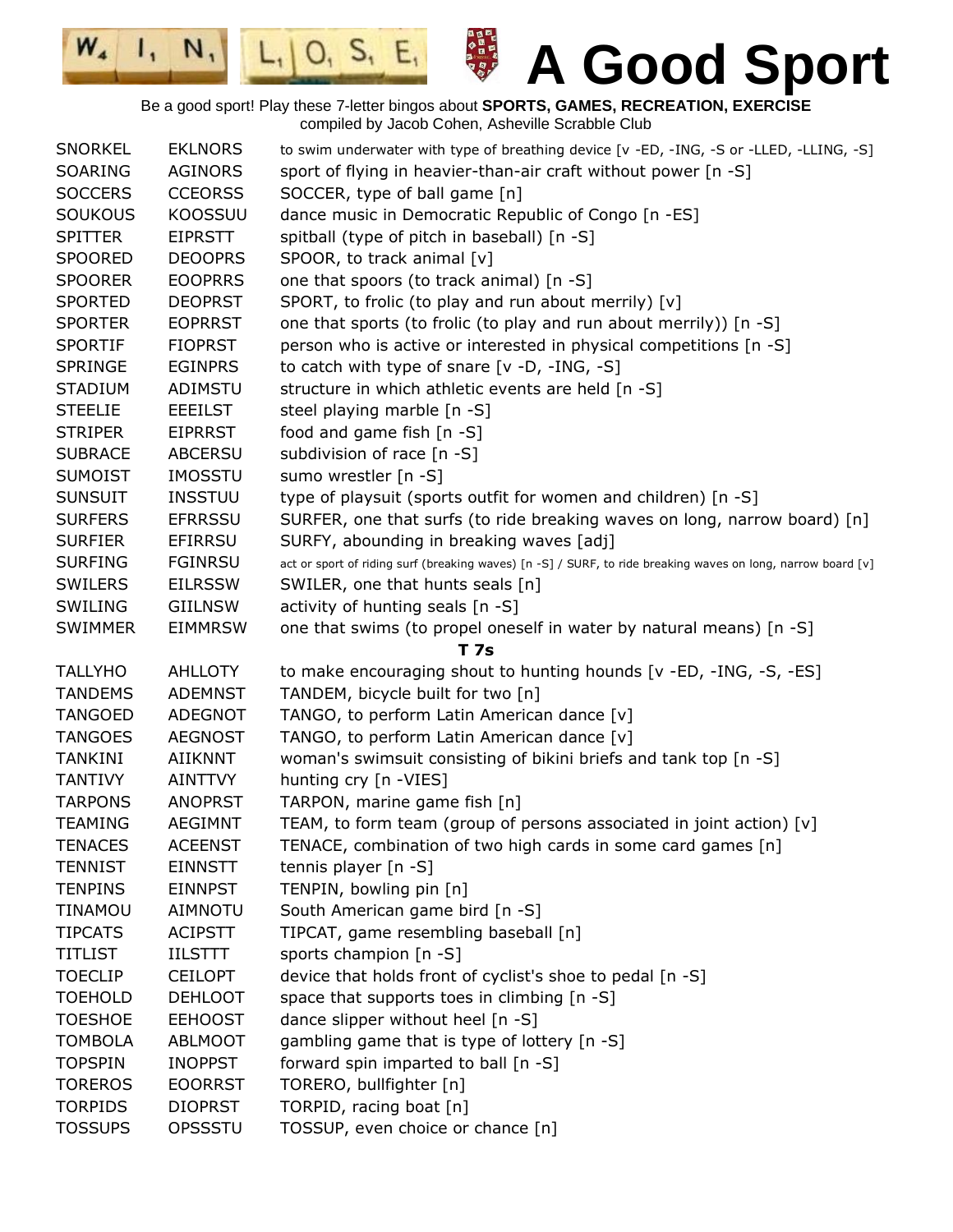日本日本の日本の

 $|0, 5, E,$ 

 $W_{4}$ 

 $\mathbf{I}_{1}$ 

 $N,$ 

| <b>TOURING</b> | <b>GINORTU</b> | cross-country skiing for pleasure [n -S]                                             |
|----------------|----------------|--------------------------------------------------------------------------------------|
| <b>TOURNEY</b> | <b>ENORTUY</b> | to compete in tournament [v -ED, -ING, -S]                                           |
| <b>TRACKED</b> | <b>ACDEKRT</b> | TRACK, to follow marks left by animal, person, or vehicle [v]                        |
| <b>TRACKER</b> | <b>ACEKRRT</b> | one that tracks (to follow marks left by animal, person, or vehicle) [n -S]          |
| <b>TRAPEZE</b> | <b>AEEPRTZ</b> | gymnastic apparatus [n -S]                                                           |
| <b>TRAWLED</b> | <b>ADELRTW</b> | TRAWL, to fish by dragging net along sea bottom [v]                                  |
| <b>TRAWLER</b> | <b>AELRRTW</b> | boat used for trawling [n -S]                                                        |
| <b>TREEING</b> | <b>EEGINRT</b> | TREE, to drive up tree (tall, woody plant) [v]                                       |
| <b>TROLAND</b> | <b>ADLNORT</b> | unit of measurement of retinal response to light [n -S]                              |
| <b>TROLLED</b> | <b>DELLORT</b> | TROLL, to fish with slowly trailing line [v]                                         |
| <b>TROLLER</b> | <b>ELLORRT</b> | one that trolls (to fish with slowly trailing line) [n -S]                           |
| <b>TROTTER</b> | EORRTTT        | horse that trots [n -S]                                                              |
| <b>TROUNCE</b> | <b>CENORTU</b> | to beat severely [v -D, -CING, -S]                                                   |
| <b>TRUDGEN</b> | <b>DEGNRTU</b> | swimming stroke [n -S]                                                               |
| <b>TRYOUTS</b> | <b>ORSTTUY</b> | TRYOUT, test of ability [n]                                                          |
| <b>TUBULAR</b> | <b>ABLRTUU</b> | completely enclosed bicycle tire [n -S]                                              |
| <b>TURFMAN</b> | <b>AFMNRTU</b> | person who is devoted to horse racing [n -MEN]                                       |
| <b>TURFSKI</b> | <b>FIKRSTU</b> | type of ski [n -S]                                                                   |
| <b>TWEENER</b> | <b>EEENRTW</b> | player having some but not all of qualifications for two or more positions [n -S]    |
| TWIZZLE        | <b>EILTWZZ</b> | maneuver in figure skating [n -S]                                                    |
|                |                | <b>U</b> 7s                                                                          |
| <b>UMPIRED</b> | DEIMPRU        | UMPIRE, to act as umpire (person appointed to rule on plays in game) $[v]$           |
| <b>UMPIRES</b> | <b>EIMPRSU</b> | UMPIRE, to act as umpire (person appointed to rule on plays in game) [v]             |
| <b>UNIFORM</b> | <b>FIMNORU</b> | to make uniform [v -S]                                                               |
| <b>UPCOURT</b> | <b>COPRTUU</b> | in opposite half of basketball court [adv]                                           |
| <b>UPFIELD</b> | <b>DEFILPU</b> | into part of field toward which offensive team is going [adv]                        |
|                |                | <b>V</b> 7s                                                                          |
| VANTAGE        | <b>AAEGNTV</b> | superiority over competitor [n -S]                                                   |
| <b>VARSITY</b> | <b>AIRSTVY</b> | principal team representing university, college, or school in any activity [n -TIES] |
| <b>VAULTER</b> | <b>AELRTUV</b> | one that leaps (to spring off ground) [n -S]                                         |
| <b>VENATIC</b> | <b>ACEINTV</b> | pertaining to hunting (instance of searching) [adj]                                  |
| <b>VICTORS</b> | <b>CIORSTV</b> | VICTOR, one who defeats adversary (opponent (one that opposes another)) [n]          |
| <b>VICTORY</b> | <b>CIORTVY</b> | successful outcome in contest or struggle [n -RIES]                                  |
| <b>VOGUING</b> | <b>GGINOUV</b> | dance consisting of series of styled poses [n -S]                                    |
| <b>VOLLEYS</b> | <b>ELLOSVY</b> | VOLLEY, to return tennis ball before it touches ground [v]                           |
| <b>VOLTING</b> | <b>GILNOTV</b> | VOLT, to make quick movement in fencing to avoid thrust [v]                          |
| <b>VORLAGE</b> | <b>AEGLORV</b> | position in skiing [n -S]                                                            |
|                |                | <b>W</b> 7s                                                                          |
| WAGERED        | <b>ADEEGRW</b> | WAGER, to risk on uncertain outcome [v]                                              |
| <b>WAGERER</b> | <b>AEEGRRW</b> | one that wagers (to risk on uncertain outcome) [n -S]                                |
| <b>WALKING</b> | <b>AGIKLNW</b> | act of one that walks [n -S]                                                         |
| <b>WALKWAY</b> | <b>AAKLWWY</b> | passage for walking [n -WAYS]                                                        |
| <b>WALLEYS</b> | <b>AELLSWY</b> | WALLEY, type of jump in figure skating [n]                                           |
| WALTZED        | <b>ADELTWZ</b> | WALTZ, to perform ballroom dance [v]                                                 |
| WALTZER        | <b>AELRTWZ</b> | one that waltzes (to perform ballroom dance) [n -S]                                  |
| WALTZES        | <b>AELSTWZ</b> | WALTZ, to perform ballroom dance [v]                                                 |